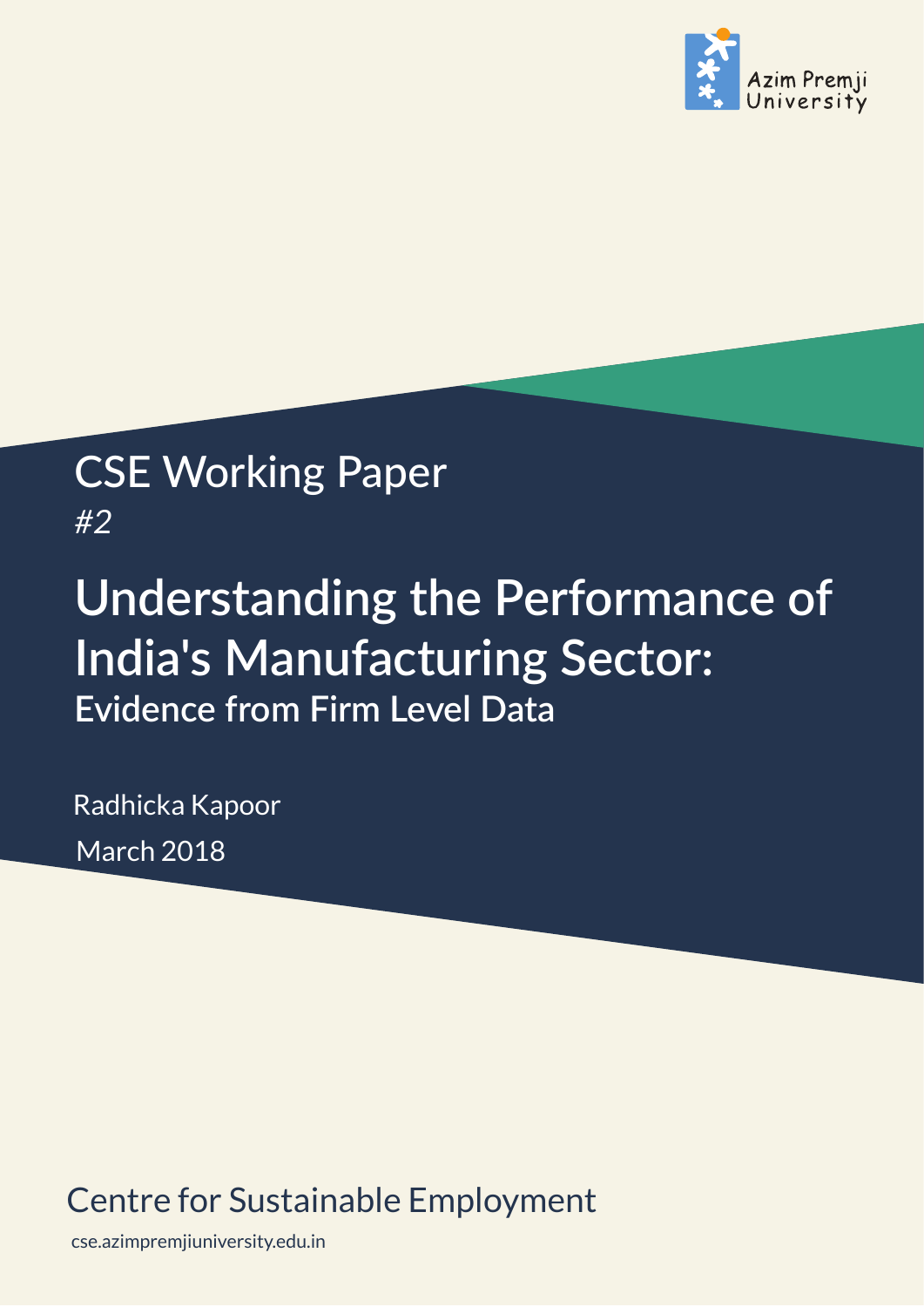### *UNDERSTANDING THE PERFORMANCE OF INDIA'S MANUFACTURING SECTOR: EVIDENCE FROM FIRM LEVEL DATA*

### *Radhicka Kapoor1*

### **I. INTRODUCTION**

India's overall economic performance over the last fifteen years has been outstanding, with the economy growing at an average of over 7% p.a. Growth has been service-led with the services sector accounting for over 60% of GDP growth over the period. Importantly, India's structural transformation has been marked by a shift straight from agriculture to services led growth, leapfrogging manufacturing. The problem with this pattern of growth has been that it has generated relatively fewer opportunities of employment generation. The role of the manufacturing sector, ordinarily considered to be an important engine of growth and job creation for low and middle income countries, has been rather limited. Its share in total GDP and employment has continued to hover around 15% and 12% respectively for the last three decades.

As India's working age population rises rapidly, the issue of job creation in its manufacturing sector has captured the imagination of policy makers like never before. However, simply creating a large number of manufacturing jobs in the in the face of the intensifying demographic pressures is not enough. These jobs need to be 'productive jobs'. Given the enormity of India's jobs challenge, it is important to understand where 'productive jobs' will come from. This requires us to understand where existing jobs are located and whether there are certain sectors or firm types which hold the key to productive job creation. Understanding these questions is essential for the policy debate to rest on strong conceptual foundations. The availability of firm level data from the Annual Survey of Industries over the last fifteen years provides a very rich dataset for examining these issues. These datasets incorporate firm level characteristics and thus enable us to understand what type of firms create "good jobs" and what are the relative contributions of different groups of firms to employment growth.

Before delving into the analysis, it is important to highlight the dualistic structure of India's manufacturing sector. Dualism refers to the prevalence of a formal/organized sector which coexists with a large "unorganized sector". The formal sector is statistically defined by the Factories Act which covers all factories employing 10 or more workers using power, or 20 or more workers without using power. The unorganized sector is divided into two subcategories-Own Account Manufacturing Enterprises (OAME) and establishments. While the former are household enterprises making use only of family labour, the latter employ at least one wage (hired) worker. The unorganized sector, in particular the household sector, accounts for a disproportionately large share of employment but a very small share of value added in manufacturing (Graph 1). The persistence of dualism over the years has had important welfare implications as the value added per worker in the unorganized sector has been significantly lower than the organized sector (Table 1). Furthermore, firms in the latter

<sup>1</sup> Senior Fellow, International Council for Research on International Economic Relations (ICRIER).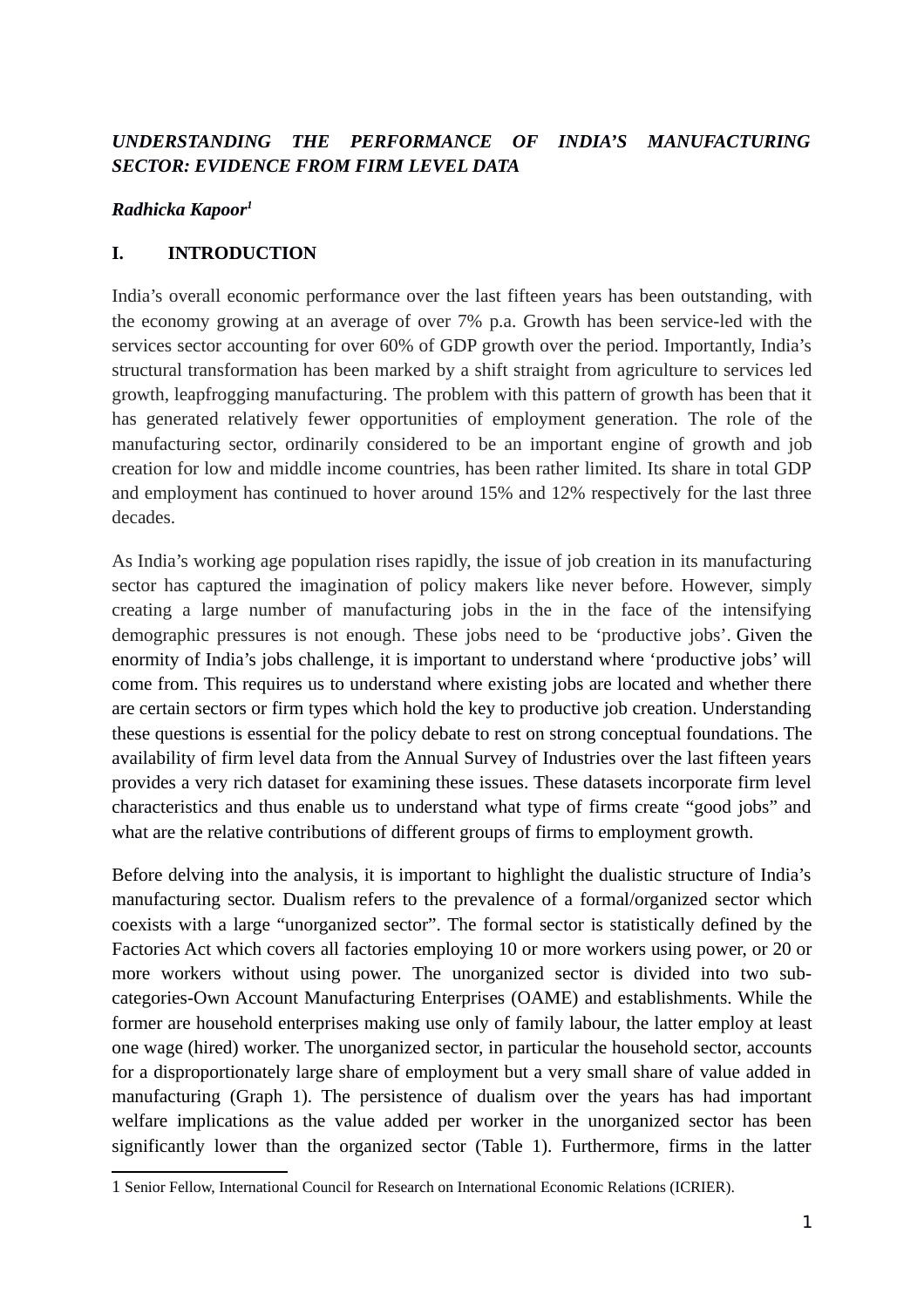provide better working conditions, security of tenure, non-wage benefits and social security than firms in the unorganized sector. Thus, it is firms in the organised sector which have the necessary characteristics to create productive jobs and this paper focuses it analysis on them.



**Graph 1: Distribution of Employment and Nominal GVA by enterprise type2**

Source: ASI and NSS Enterprise Survey, unit data (2000-01, 2014-15 and 2015-16)

| Table 1: GVA per worker in Organised and Unorganised Manufacturing Sector (Rs) |  |  |  |
|--------------------------------------------------------------------------------|--|--|--|
|                                                                                |  |  |  |

| Year            | 7AME  | <b>Establishments</b> | NSS (Total) | ASI      |
|-----------------|-------|-----------------------|-------------|----------|
| 2000-01         | 10154 | 28980.928             | 16233       | 226462.9 |
| 2014-15/2015-16 | 46088 | 122344                | 74379       | 825730.7 |

*Source: ASI and NSS Enterprise Survey, unit data (2000-01, 2014-15 and 2015-16)*

The main findings of the paper are as follows. Despite an acceleration of growth in gross value added (GVA) during the period under study, the manufacturing sector has faltered in creating productive jobs for its rapidly rising workforce. This decoupling of growth in GVA and employment is a cause of concern. Whilst this disconnect can partially be explained by the rising capital intensity of production, it can also be attributed to the fact that India has

<sup>2</sup> The most recent year for which we have ASI data is 2014-15. For the unorganized manufacturing sector, we have data from NSS's Unincorporated Non-Agricultural Enterprise Survey, 73<sup>rd</sup> round. This corresponds to the year 2015-16.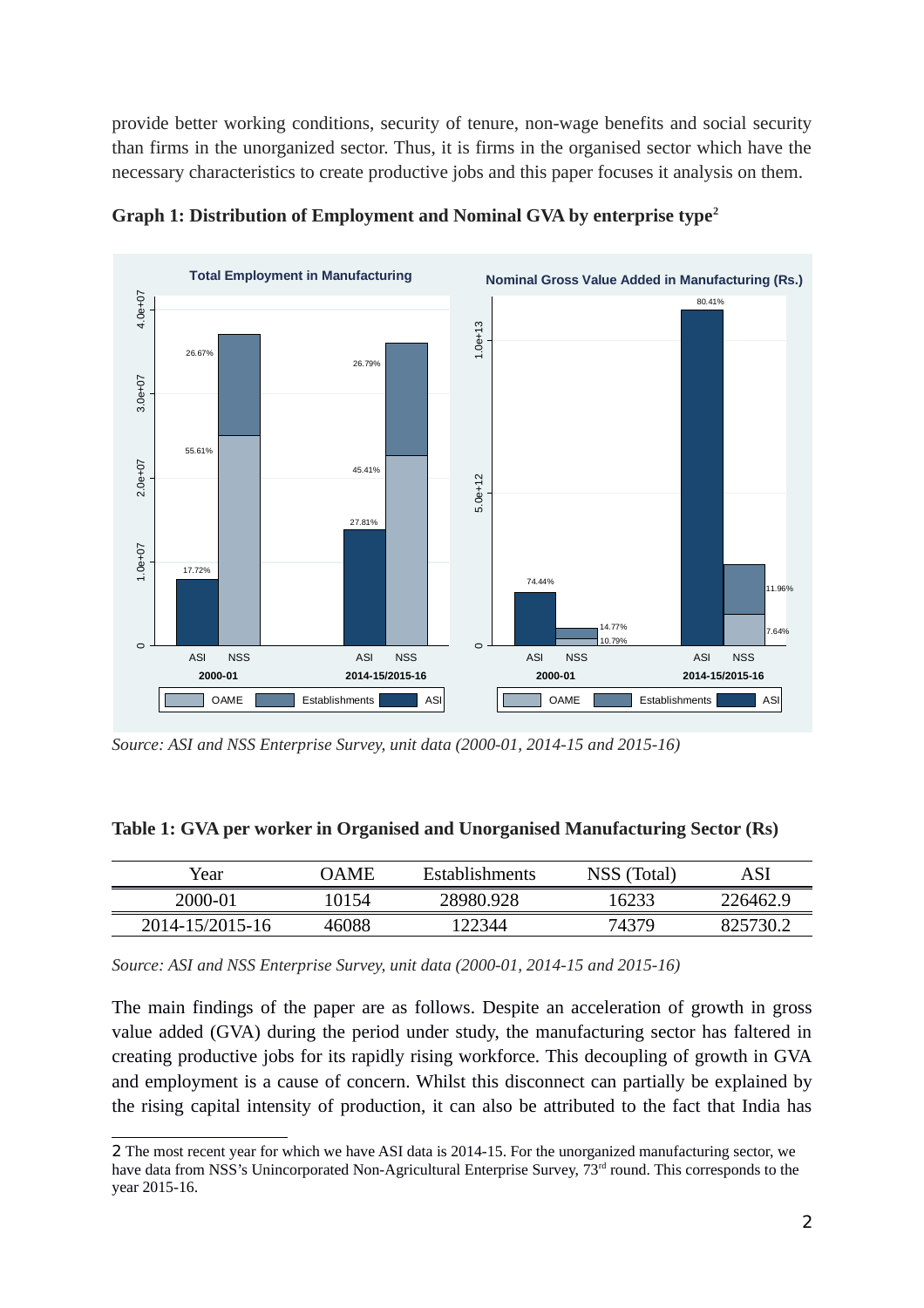been unable to exploit its labour advantage to grow labour intensive industries. The proliferation of small firms, in particular small old firms, which have failed to expand as they age has contributed significantly to the sluggish contribution of the manufacturing sector to employment. Young firms (defined as those which have been in operation for less than five years) are found to witness faster employment growth than old firms. These results point to the urgency of reducing incentives for small firms which discourage them from growing and instead nurturing the growth of young firms. Further, when we exploit the heterogeneity in firms' input usage pattern to understand what factors have constrained the growth of the manufacturing employment, we find that firms which are more dependent on external finance and infrastructure witness significantly slower employment growth than their respective control groups. This suggests that without adequate infrastructure development and financial depth, firms are going to be unable to realize their potential and increase employment. We also find that large firms which have a higher imported input intensity observe faster employment growth than their respective control group. Our results point to the importance of addressing the inverted duty structure so that small and medium sized firms can also take advantage of improved access to imported inputs.

### **II. DATA**

This study is based on a nationally representative survey of formal manufacturing firms in India, namely the Annual Survey of Industries (ASI). The survey gathers information on "registered" or formal sector firms that are covered by Sections  $2m(i)$  and  $2m(ii)$  of the 1948 Factories Act i.e. those firms that use electricity and hire more than ten workers, and those that do not use electricity but nevertheless employ twenty or more workers. ASI divides it survey frame into two categories, the census and sample sectors. The census sector covers larger plants, while the rest are categorized under the sample sector and are surveyed based on predetermined sampling design.

The ASI data provides detailed information on output, value added, fixed capital, investment, raw materials, fuel, total persons engaged and wages and salaries to all employees of the firm. The variable 'total persons engaged' includes all kinds of workers- production workers, employees holding supervisory or managerial positions, and working proprietors. The ASI database further subdivides production workers into two categories: those hired directly and workers employed through contractors. It also contains details about the type of ownership and type of organization. In addition to these key variables of interest provided in the dataset, we compute average monthly wage per worker by dividing the total wage bill of the firm accruing to production workers by number of workers. Capital intensity of production is calculated at the industry level by dividing the ratio of fixed capital to total workers.

To understand whether certain firm types witnessed faster employment growth compared to others, we classify firms on the basis of characteristics such as their size, age, imported input intensity, infrastructure and external finance dependence. Firms are categorised into different size bins using the total employment measure. Age of the enterprise is calculated using the variable 'year of initial production'. Thereafter they are classified into young, middle aged and old categories. Following Ghose (2016) and Gupta, Hasan and Kumar (2008), we create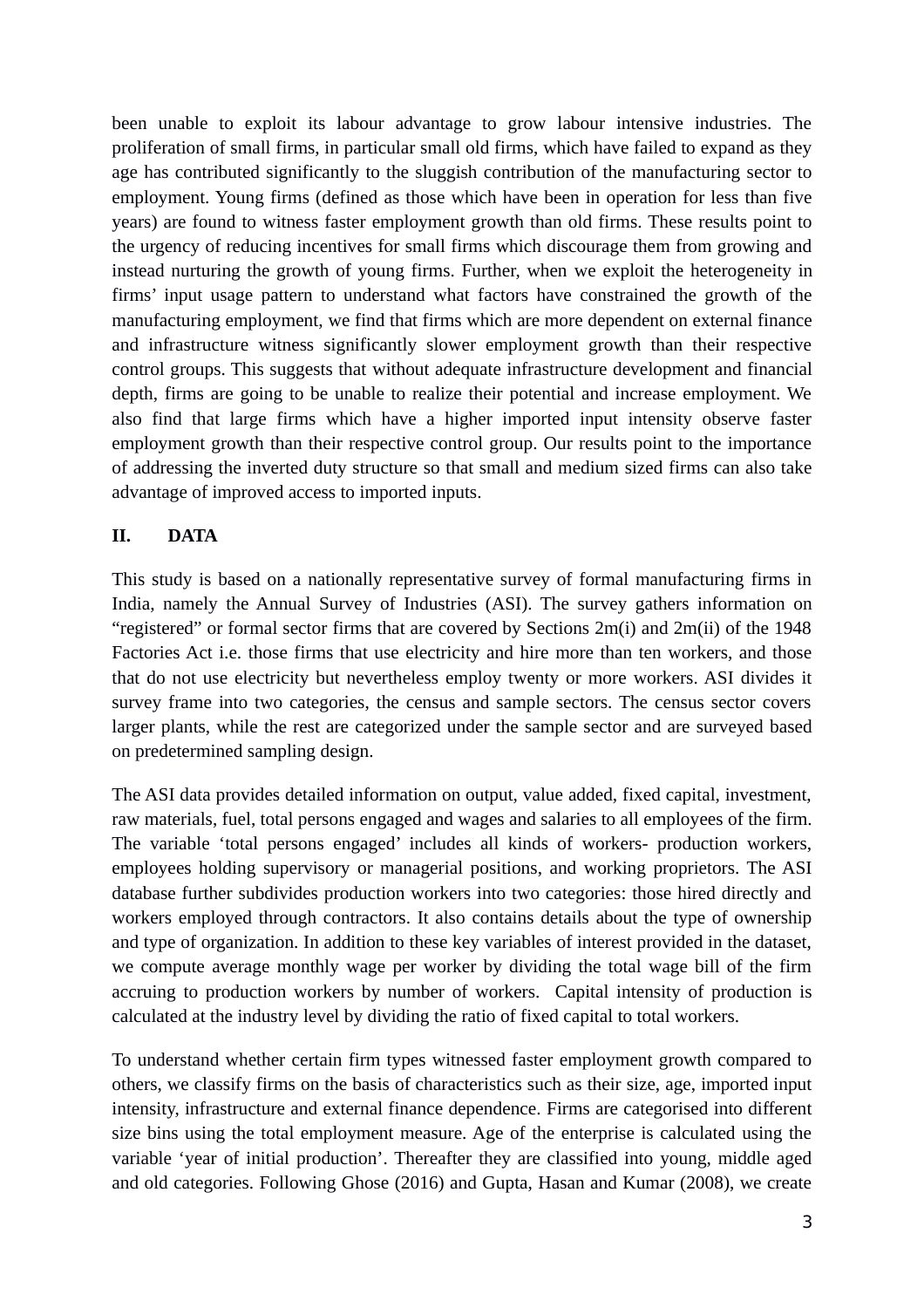estimates of imported input intensity, fuel intensity and external finance dependence of the firm in the following manner. Imported input intensity is constructed by dividing the cost of imported inputs by the gross value of output. Fuel intensity is computed by dividing costs of energy input by gross value of output<sup>3</sup>. We use the fuel intensity measure as a proxy for the infrastructure input intensity of the firms (Ghose, 2016 and Hasan at al, 2011). External finance dependence of the firm is defined as a ratio of outstanding loans to invested capital. The raw data consist of about 661, 528 observations over the fifteen year period. In this study, we only use observations corresponding to open plants and plants with positive values of output, plant and machinery and total persons engaged. Table 2 reports the total number of firms in the dataset used in our study (sample and population estimates).

| Year    | Population | Sample |
|---------|------------|--------|
| 2000-01 | 130906     | 33551  |
| 2001-02 | 118133     | 34170  |
| 2002-03 | 114620     | 33596  |
| 2003-04 | 113082     | 44541  |
| 2004-05 | 118822     | 37984  |
| 2005-06 | 131209     | 44314  |
| 2006-07 | 140921     | 45299  |
| 2007-08 | 155486     | 42215  |
| 2008-09 | 149862     | 39029  |
| 2009-10 | 150821     | 42663  |
| 2010-11 | 121938     | 35070  |
| 2011-12 | 122458     | 35504  |
| 2012-13 | 123915     | 38361  |
| 2013-14 | 124234     | 38868  |
| 2014-15 | 126761     | 41068  |

#### **Table 2: Number of firms in ASI dataset**

*Source: ASI unit data (several years)*

There are three different industrial classifications used in the ASI dataset over the time period, 2000-01 and 2014-15. For the surveys between 1998-99 and 2003-04 the industrial classification used was NIC-1998, for the period between 2004-05 and 2007-08 it was NIC-2004 and for 2008-09 onwards, it was NIC-2008. In this study, we undertake a concordance exercise across the three different classifications to harmonize the dataset as per the NIC-2004 classification. Further, the data collected from the ASI is at current prices and any analytical work requires deflating these variables. The wholesale price index (WPI) series is the obvious candidate for this exercise. However, we cannot use it directly as it is constructed with a view to capturing price movements based on nature of commodities and final demand, while ASI follows the NIC classification of industries,. Therefore, we construct a WPI for each of the industries in the analysis by approximating commodities based on the nature of economic activities and map NIC activities to WPI commodities<sup>4</sup>.

<sup>3</sup> It is calculated as a ratio of expenditure on energy inputs, storage and transportation to current value of gross output.

<sup>4</sup> Capital is deflated using the WPI created for NIC 29.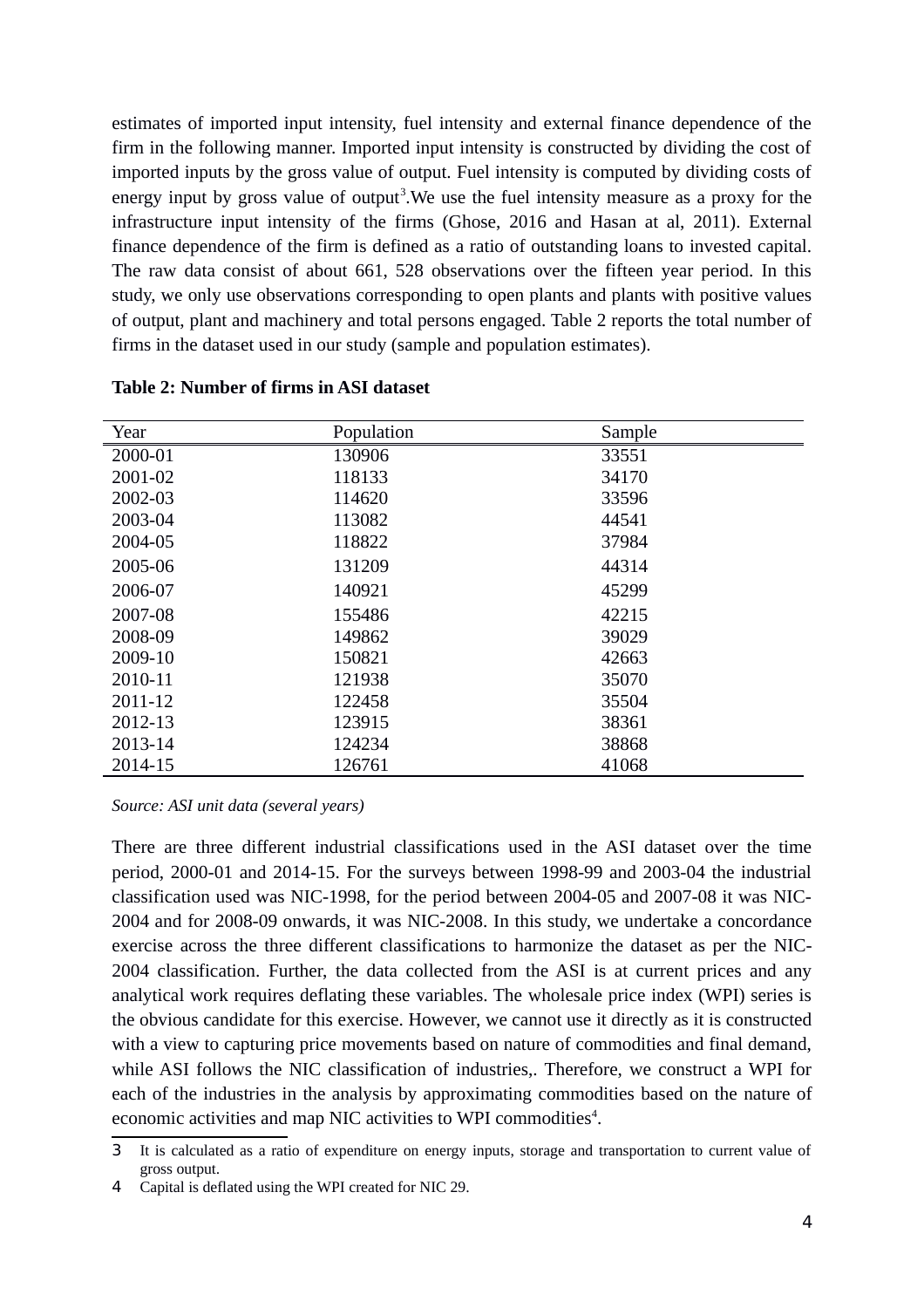#### **III. OVERALL TRENDS**

We begin our analysis by looking at overall trends in the various indicators of industrial performance and employment in the manufacturing sector. The different panels of graph 2 summarize some of the empirical regularities that we observe.GVA has been rising steadily over the last fifteen years witnessing a trend growth rate of 9.5% per annum. The growth of employment and workers has been relatively lower in contrast at 4.5% p.a. The differential trends in employment and real GVA are reflected in the growth of labour productivity which witnessed a trend growth rate of 4.6% p.a. Graph 2 also indicates that the capital intensity of production across the manufacturing sector has been rising over time. The increase has been particularly steep since 2004-05. The higher capital intensity of production is one of the reasons for the disconnect observed between employment and GVA growth as it has meant that fewer additional workers have been added to the manufacturing sector.



### **Graph 2: Performance of Indian Manufacturing**

*Source: ASI published statistics (several years)* Source: ASI Published Statistics (several years)

Graph 3 and 4 present the distribution of employment and GVA respectively using plant level data for the years 2000-01 and 2014-15. For both variables, we find that most of the values are in fact quite small and there are a large number of zero values. Given that these small values dominate the distribution, and there are very few large values, it is difficult to analyse this data. Therefore, we cut off the largest values and reconstruct the histogram in the lower panel (Panel B). Both in the case of GVA and employment, we find the distribution to be skewed right. This suggests that the distribution is dominated by establishments having low employment and GVA. When we compare the distributions over time, we find that in case of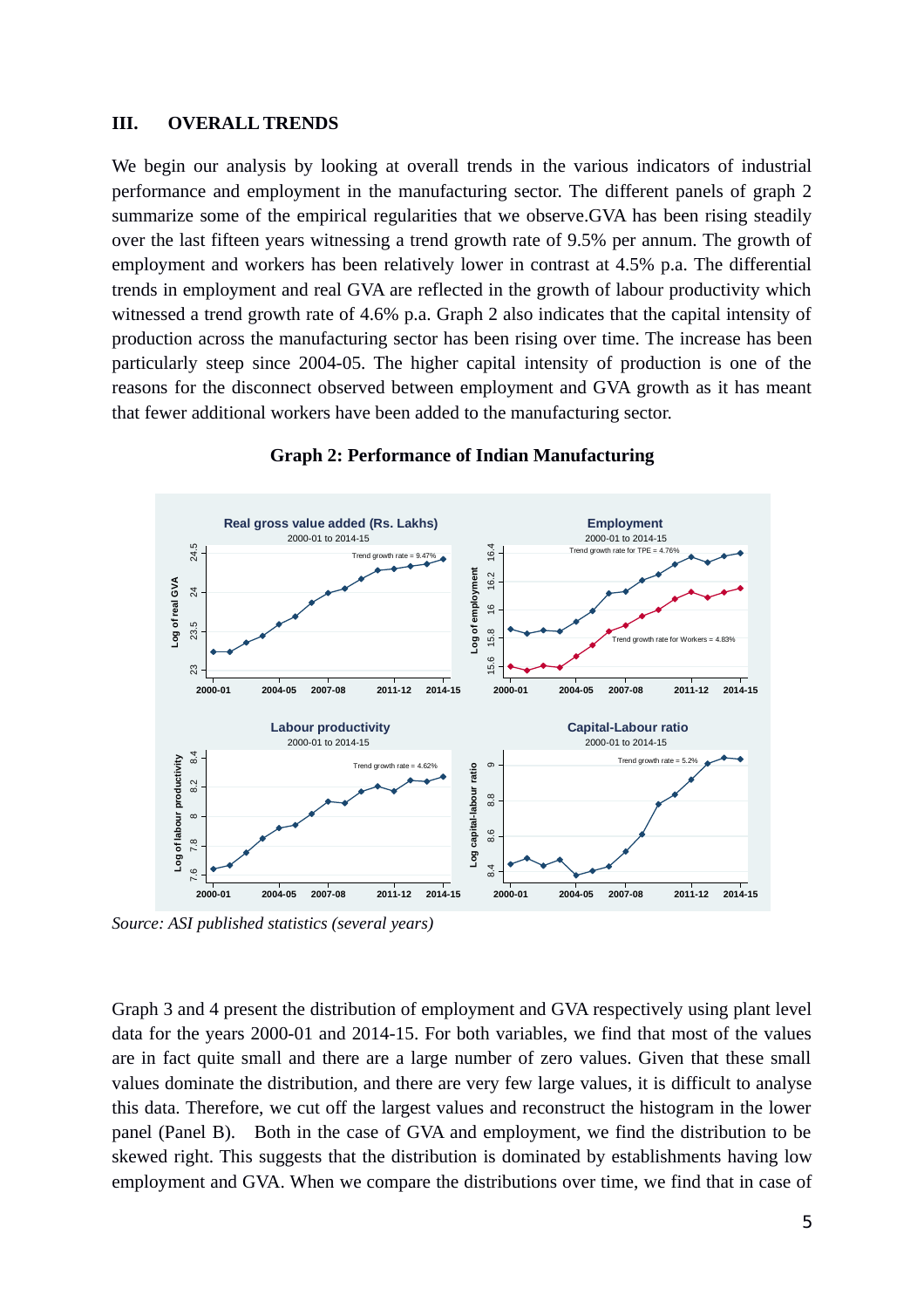total employment, the distribution has not altered much over time, and the manufacturing landscape is dominated by small establishments. In the case of GVA, we find that the distribution of GVA in 2000-01 is relatively more right skewed compared to 2014-15. This suggests that unlike the employment variable, there has been a more substantial right shift in the GVA distribution. This reinforces the disconnect between employment and GVA growth in the organized manufacturing sector.



### **Graph 3: Distribution of Employment**

*Source: ASI unit data (2000-01 and 2014-15)*

Table 3 reports total employment across industries (at the NIC-2 digit level) for the initial and final years of the study (2000-01 and 2014-15). The industry which accounted for the largest increase in employment over this time period was the manufacture of chemical and chemical products. It created close to a million jobs during this fifteen year period. This was followed by the motor vehicles, trailers and semi-trailers industry, which created roughly 600,000 jobs during this period. Manufacturing of other non-metallic mineral products and textiles created a little over half a million jobs each. It is worth noting that amongst the above mentioned four industries, which accounted for roughly half of the total jobs created over this 15 year period, only one industry i.e. textiles industry is typically classified as labour intensive. As a key labour intensive industry, the manufacture of wearing apparel had enormous potential to create a large number of productive jobs. However, only 380,000 jobs have been added over the time period under study. The performance of the food products and beverages industry, traditionally a labour intensive industry has also fallen short of expectations. It has created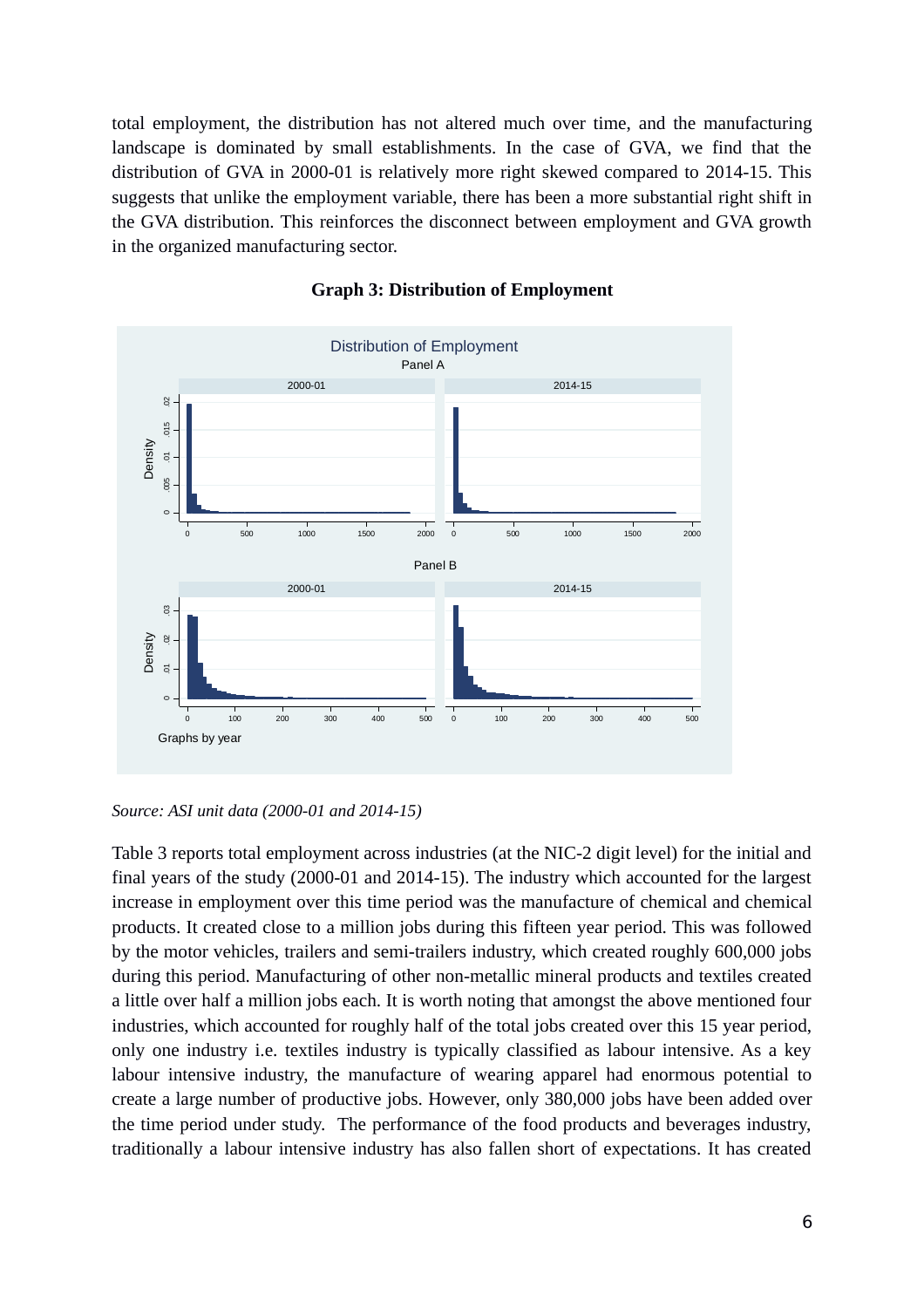less than 50,000 jobs over a fifteen year period and its share in total employment in the organized manufacturing sector has fallen steeply from 17.2% to 10.4%.



**Graph 4: Distribution of Nominal GVA**

*Source: ASI unit data (2000-01 and 2014-15)*

The trends in table 3 reflect the rising importance of capital intensive industries vis-à-vis labour intensive industries. In 2014-15, the contribution of the chemical and chemical product industry to total employment is comparable to that of the textile industry (13%). During the last fifteen years, the growth of employment in the chemical and chemical product industry has outstripped the growth of employment in the textile industry. Consequently, the share of the latter in total employment has fallen from 16% to 13%, while that of the former has increased concomitantly from 10% to 13%. Similarly, the growth of employment in the motor vehicle industry has been spectacular and its share in total employment today has surpassed that of the wearing apparel industry (5.43%). This has happened despite the fact that the capital intensity of production in both the chemical and chemical products industry motor vehicles industry has been over ten times the capital intensity in the wearing apparel industry for the time period under study.

The rising share of employment in capital intensive industries is a consequence of the faster growth of output and GVA in these industries (Kapoor, 2016). On the other hand, labour intensive industries which typically have a higher employment elasticity of output observed significantly slower growth of GVA and output than capital intensive industries and therefore generated fewer jobs. This is a cause of great concern as despite India's true comparative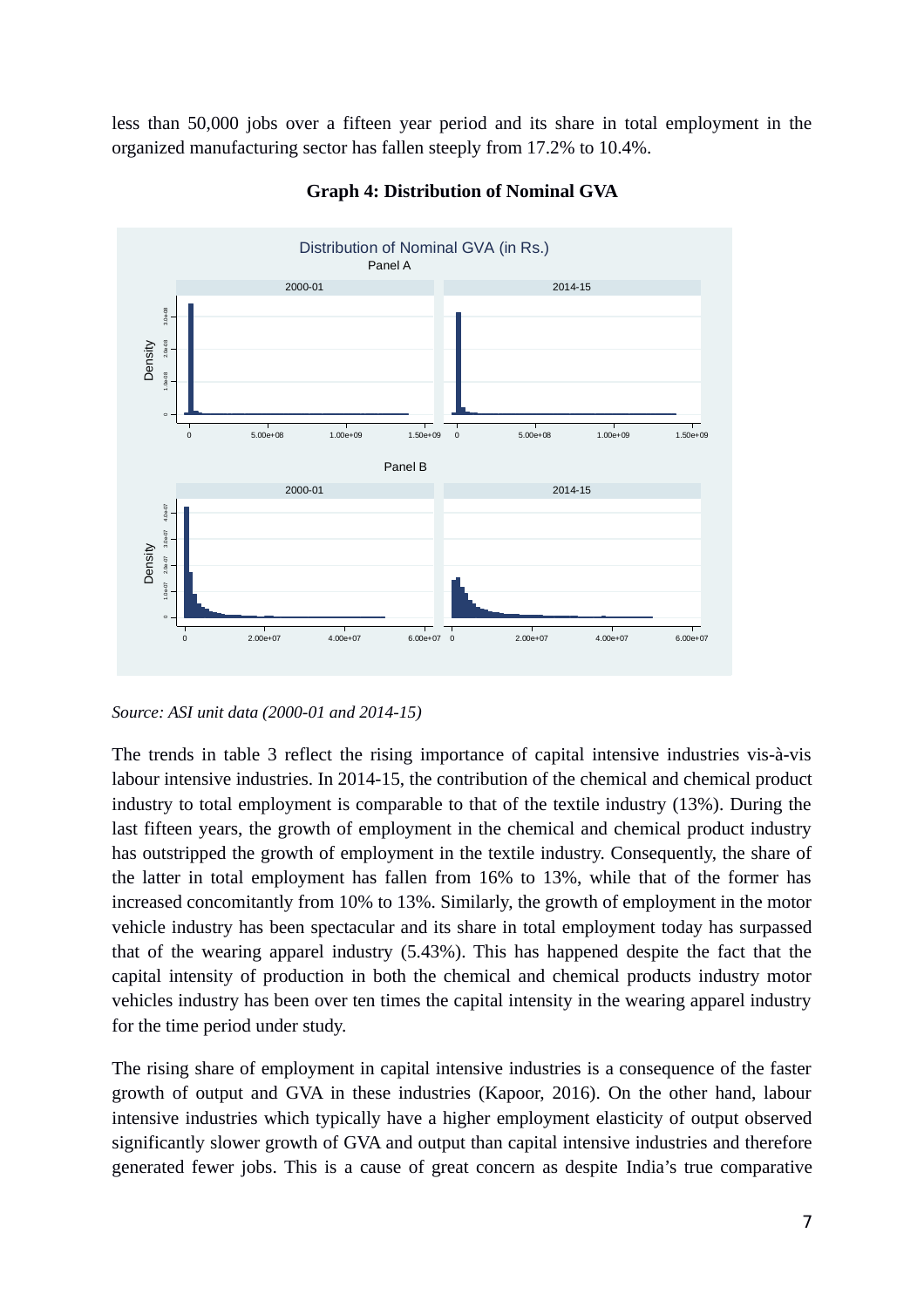advantage lying in labor-intensive activities, India's manufacturing sector has specialized in relatively capital and skill intensive activities (Kocchar et al, 2005).

Another issue which merits attention is the change in the employment structure of the manufacturing workforce. The last decade has been marked by a steep rise in the use of contract workers in place of directly employed workers (Graph 5). The share of contract workers in total employment increased sharply from 15.58% in 2000-01 to 27.51% in 2014- 15, while the share of directly employed workers fell from 61.26% to 50.41% in the same period. Total employment in the organized manufacturing sector increased from 7.75 million in 2000-01 to 13.26 million in 2014-15, with 44.26% of this increase being explained by the growing use of contract workers. In fact the phenomenon of contractualisation has been witnessed across all industries. Table 3 reports the shares of contract workers across various industries in 2000-01 and 2014-15. What is striking is that capital intensive industries appear to be more reliant on contract workers as compared to labour intensive industries<sup>5</sup>. For instance in the chemical and chemical products industry, 37.3% of employment growth came from hiring of contract workers. In the motor vehicle industry, the corresponding figure stood at 46.6%. In the manufacture of other non metallic mineral products, contract workers accounted for almost 70% of employment growth over this period. Surprisingly, in the textile and wearing apparel industry though, the corresponding figures were lower at 20.2 % and 15.2% respectively.





### *Source: ASI published statistics(several years)*

5Kapoor & Krishnapriya (2017) argue that firms in capital intensive industries are more reliant on contract workers (compared to labour intensive industries), as this enables they help the management suppress the bargaining power of regular workers and drive up their profits.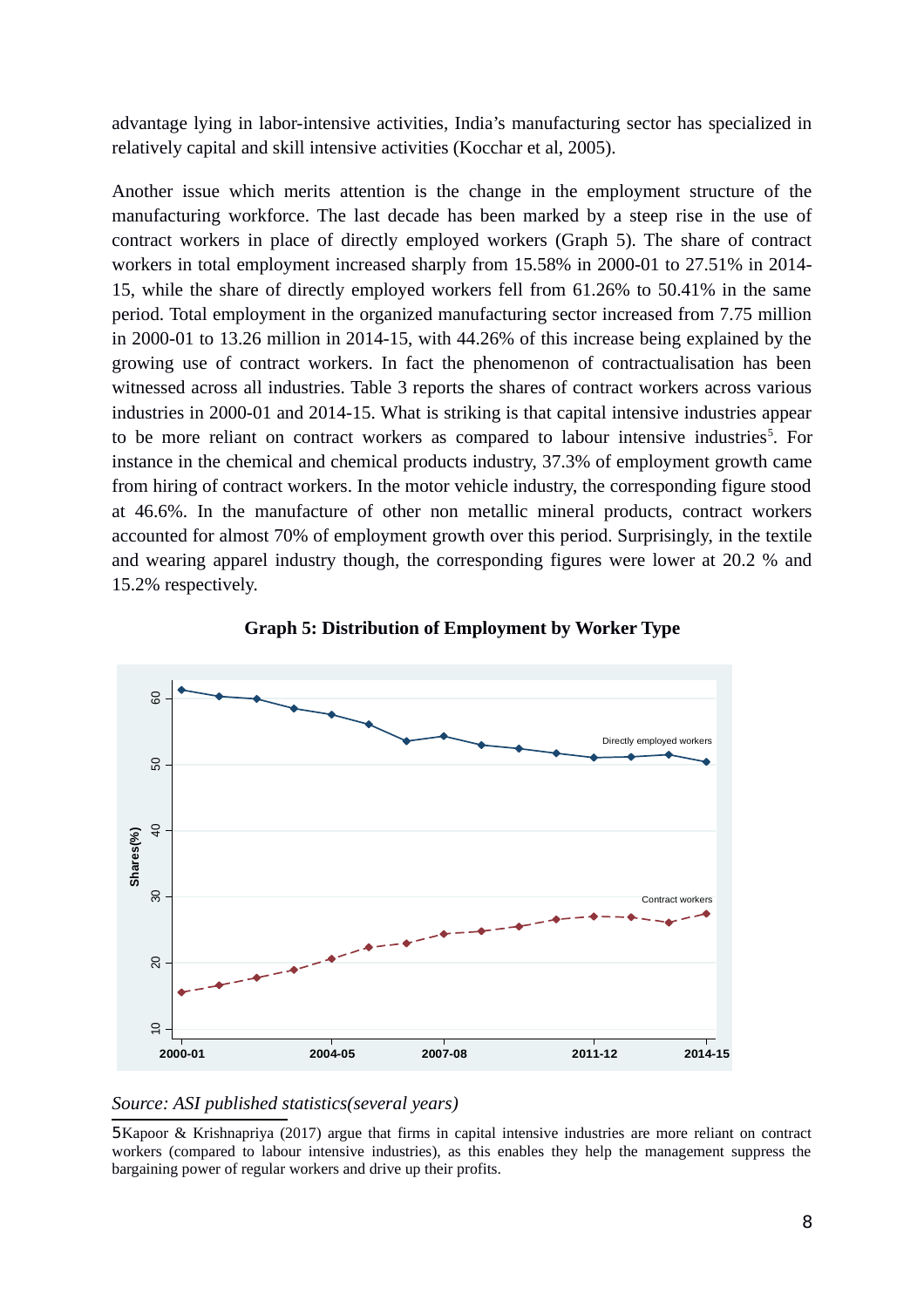| <b>NIC Code</b><br>$(2004-05)$ | <b>Industry</b>                                           | <b>Total Persons Engaged</b> |                    | <b>Share of Contract Workers</b>                             |         |         |
|--------------------------------|-----------------------------------------------------------|------------------------------|--------------------|--------------------------------------------------------------|---------|---------|
|                                |                                                           | 2000-01                      | 2014-15            | <b>Trend Growth</b><br>Rate<br>$(2000-01)$ to<br>$2014 - 15$ | 2000-01 | 2014-15 |
|                                |                                                           | 133258                       |                    |                                                              |         |         |
| 15                             | Food Products and Beverages                               | 8                            | 1380318            | 0.02                                                         | 15.71   | 24.60   |
| 16                             | <b>Tobacco Products</b>                                   | 483185<br>128864             | 438519             | $-1.03$                                                      | 59.60   | 69.63   |
| 17                             | <b>Textiles</b>                                           | 8                            | 1811866<br>720303. | 3.17                                                         | 7.79    | 11.39   |
| 18                             | <b>Wearing Apparel</b>                                    | 330969                       | 4<br>321582.       | 6.39                                                         | 4.94    | 10.48   |
| 19                             | Leather and Leather Products                              | 138225                       | 6                  | 6.96                                                         | 15.61   | 17.16   |
| 20                             | Wood and Products of Wood                                 | 49627                        | 85753<br>140437.   | 4.39                                                         | 7.08    | 18.31   |
| 21                             | Paper and Paper Products                                  | 179706                       | 7                  | $-2.17$                                                      | 17.06   | 23.06   |
| 22                             | Printing and Reproduction of Recorded Media               | 117903                       | 197174             | 4.52                                                         | 3.59    | 13.83   |
| 23                             | Coke, Refined Petroleum Products and Nuclear Fuel         | 67879                        | 122731             | 4.42                                                         | 13.33   | 41.68   |
| 24                             | <b>Chemical and Chemical Products</b>                     | 799363                       | 1716931            | 7.26                                                         | 13.68   | 26.65   |
| 25                             | <b>Rubber and Plastic Products</b>                        | 252307                       | 597032             | 7.07                                                         | 9.87    | 25.69   |
| 26                             | Other Non-metallic Mineral Products                       | 443870                       | 996506             | 6.23                                                         | 25.87   | 49.49   |
| 27                             | <b>Basic Metals</b>                                       | 563730                       | 1004446<br>443935. | 5.75                                                         | 17.59   | 36.68   |
| 28                             | Fabricated Metal Products, except machinery and equipment | 294731                       | 8<br>944658.       | 4.39                                                         | 20.57   | 34.89   |
| 29                             | Machinery and Equipment n.e.c.                            | 426729                       | 8<br>36382.2       | 7.67                                                         | 7.01    | 21.69   |
| 30                             | Office, Accounting and Computing Machinery                | 19343                        | 465382.            | 6.98                                                         | 28.07   | 31.89   |
| 31                             | Electrical Machinery and Apparatus n.e.c.                 | 231546                       | 5                  | 6.68                                                         | 8.69    | 29.27   |

### **Table 3: Total persons engaged in manufacturing industries (NIC 2 digit)**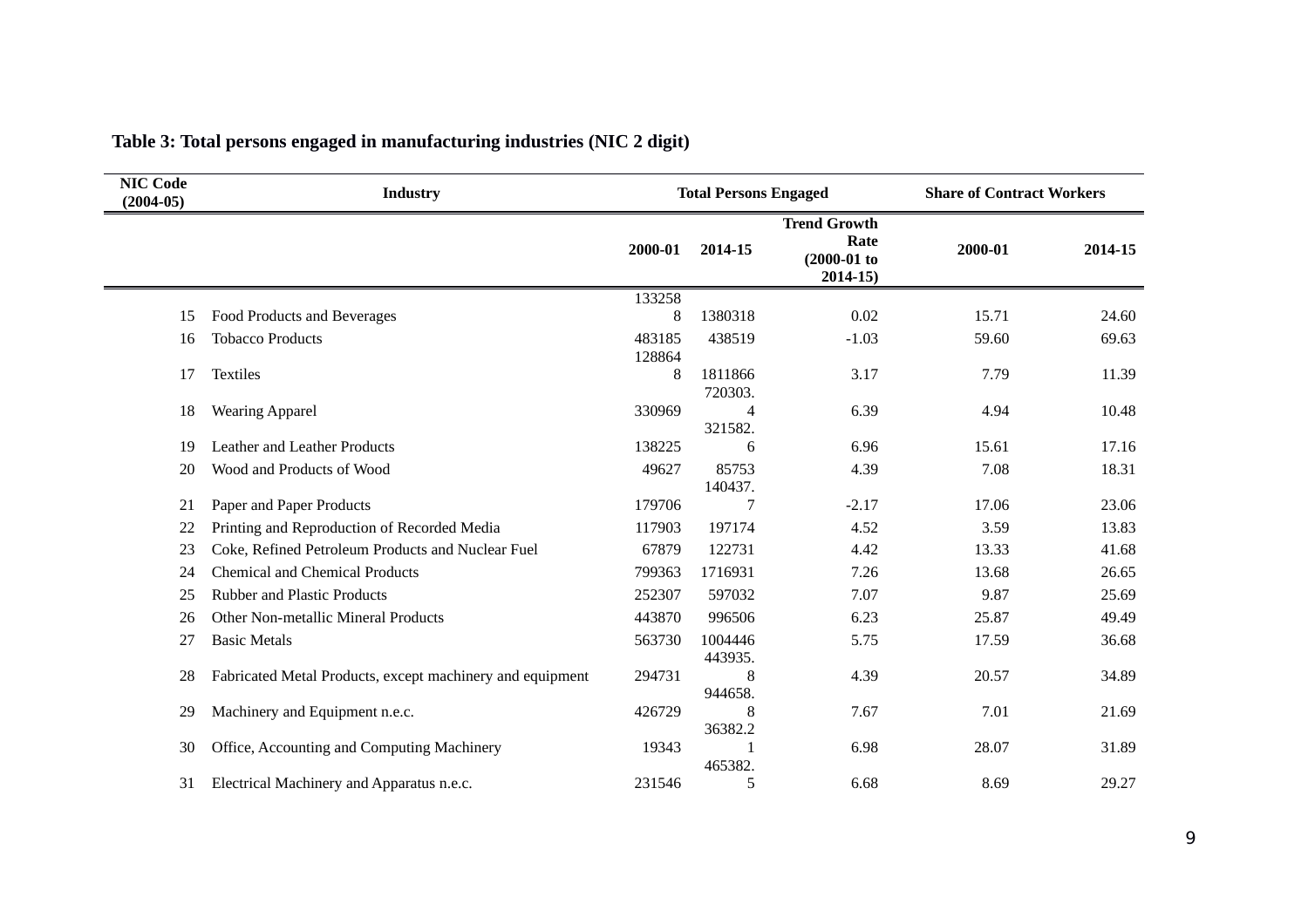|    | Radio, Television and Communication Equipment and       |        | 138186. |       |       |       |
|----|---------------------------------------------------------|--------|---------|-------|-------|-------|
| 32 | Apparatus                                               | 111962 | b       | 3.40  | 6.07  | 27.86 |
|    | Medical, Precision and Optical Instruments, Watches and |        |         |       |       |       |
| 33 | Clocks                                                  | 64825  | 104274  | 4.37  | 3.51  | 18.99 |
| 34 | Motor Vehicles, Trailers and Semi-trailers              | 257924 | 892955  | 10.17 | 8.36  | 35.55 |
| 35 | <b>Other Transport Equipment</b>                        | 183672 | 300965  | 4.44  | 9.38  | 38.16 |
|    |                                                         |        | 404695. |       |       |       |
| 36 | Furniture                                               | 114316 |         | 10.23 | 11.53 | 17.39 |

*Source: ASI published statistics (several years)*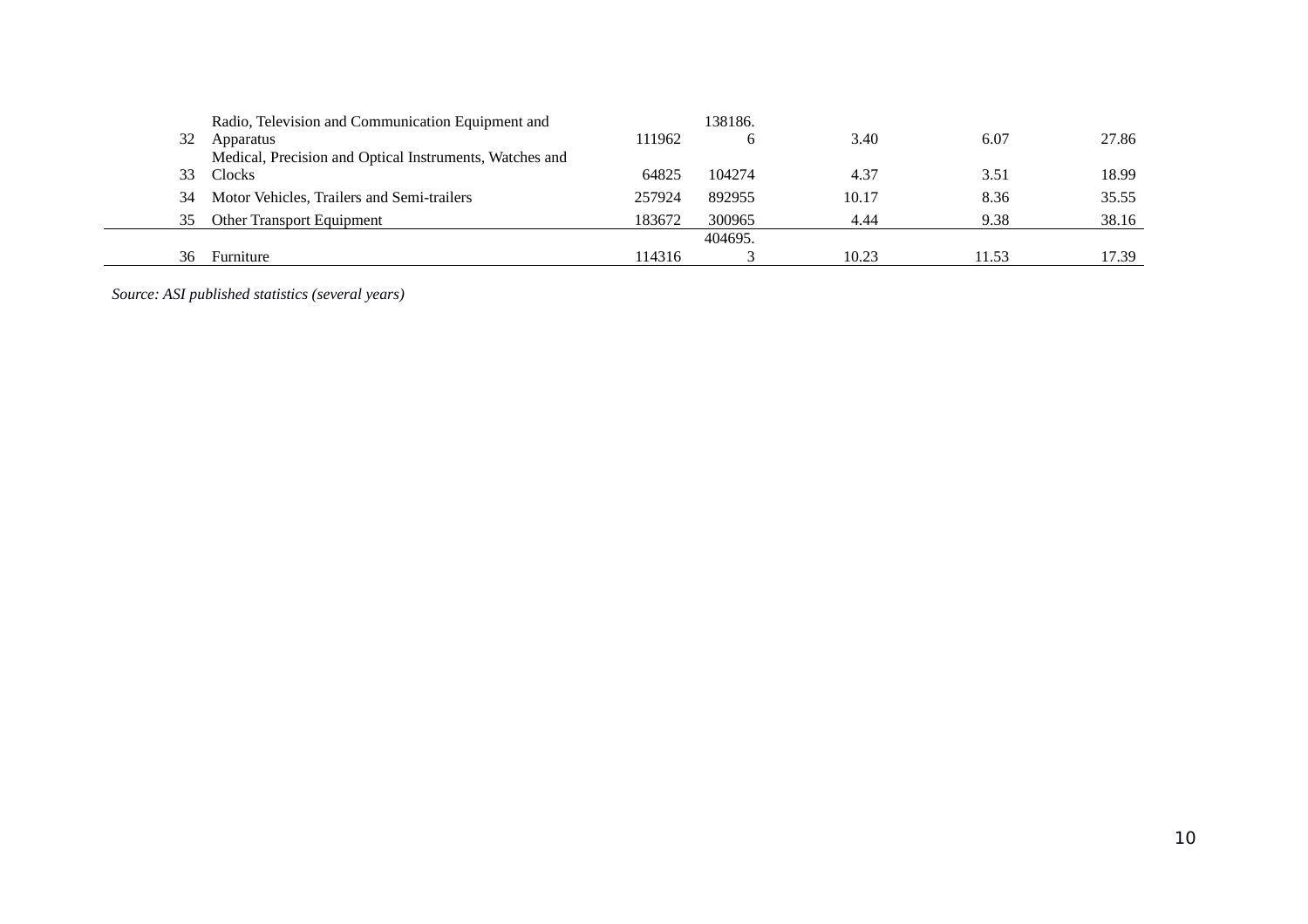The increasing contractualisation of the workforce reflects significant informalization of the workforce. These are the workers who are hired by an intermediary or contractor on short term contracts, are unprotected and can be fired easily. Importantly, wages paid to contractual workers are relatively low as compared to those paid to regular workers (Kapoor & Krishnapriya, 2017). Several reasons have been attributed to this increasing informalization. First, the use of contract workers provides a means of getting around stringent labour regulations, particularly IDA, as contract workers do not come under the purview of labour laws that are applicable to directly employed workers in labour markets. Second, increased import competition has led to informalization of industrial labour since the lower wages of informal workers and the savings made on the expenditure of worker benefits helps in reducing costs and thus improving competitiveness (Goldar & Aggarwal, 2012). Finally, firms have an additional reason for hiring contract workers. The presence of contract workers in the firm's workforce helps the firm's management suppress the bargaining power of regular workers and exert downward pressure on their wages. Thus, firms use contract workers to their strategic advantage against unionised regular workers (Kapoor & Krishnapriya, 2017).

### **IV. FIRM CHARACTERISTICS MATTER**

The dismissal performance of the manufacturing sector has largely been attributed to distortions in labor markets, capital markets, land markets, product markets and poor infrastructure. Much has been said about each of these aspects in the existing literature. In this study, we are more concerned with analysing underlying micro trends using firm level data from the organised sector. This enables us to identify what type of firms create productive jobs, where jobs have been concentrated and why, on an aggregate, the employment performance of the manufacturing sector has been sluggish. In this section, we classify firms on the basis of different characteristics and examine whether employment growth was high or low in certain firm types. We examine firms on the basis of five criteriasize, age, external finance dependence, infrastructure reliance and import input intensity. Our discussion begins with an analysis of firm size.

### *Small firms are not drivers of employment growth*

A critical aspect of the debate on job creation in the manufacturing sector is about the role of firm size. Historically, India has supported small and medium enterprises (SMEs) as it believed that these enterprises would use labour-intensive methods of production, thereby generating faster employment. The Small Scale Reservation Policy (1967), which reserved production of some goods for small-scale units<sup>6</sup>, was the cornerstone of India's manufacturing policy for about 60 years. However, between 1997 and 2007, 600 out of more than a 1,000 items were de-reserved as it was argued that small firms making reserved products resisted growing or upgrading their technology as they would have to stop making those products if their investments grew beyond the permissible limits for small-scale industry.

<sup>6</sup> These were originally defined as firms with up to Rs 500,000 in fixed assets and fewer than 50 employees.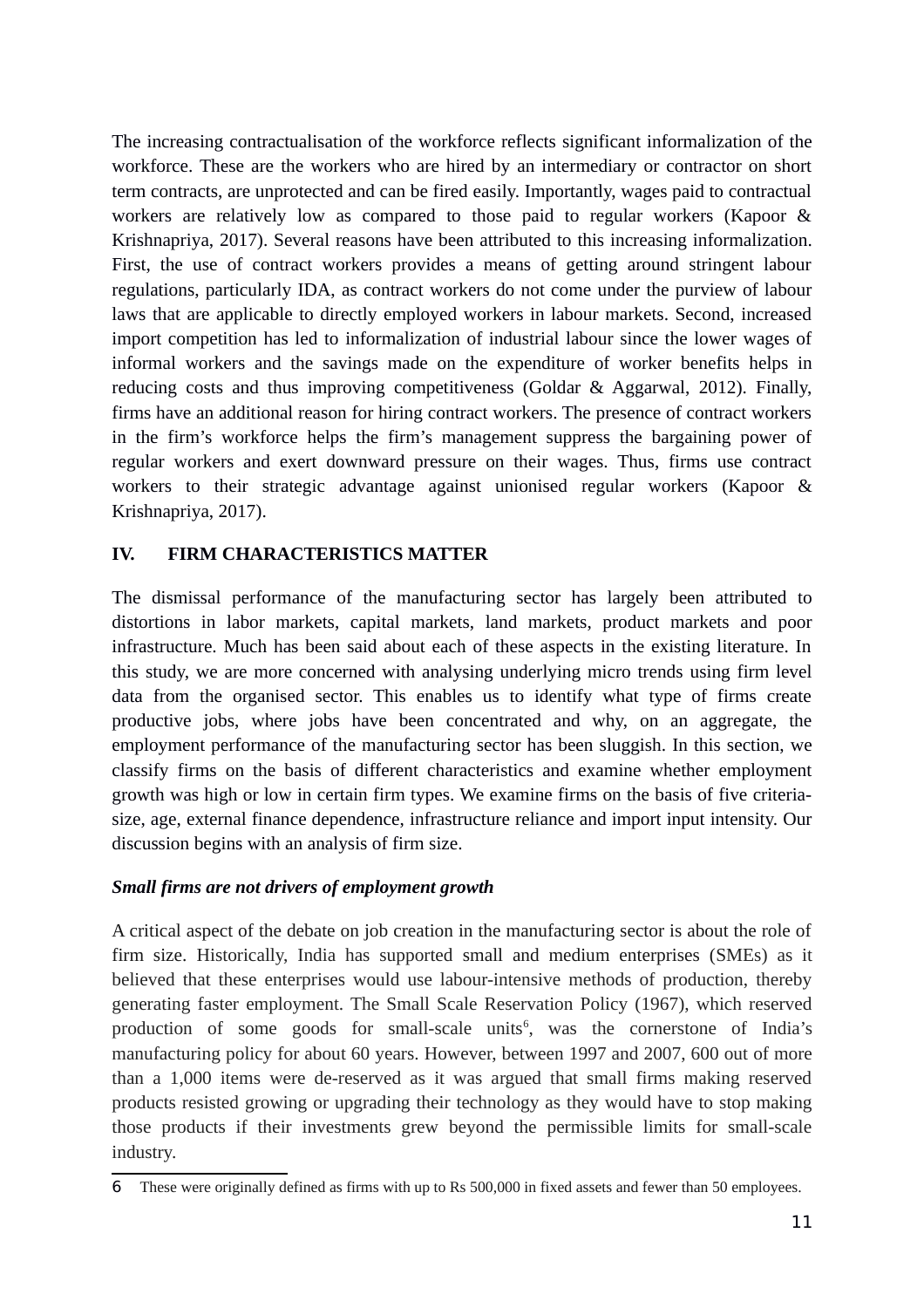Despite significant de-reservation, small firms continue to dominate the manufacturing landscape. Graph 6 presents the distribution of firms by size for the years 2000-01 and 2014- 15. We divide firms into six bins- (0-9; 10-19; 20-49; 50-99; 100-299 and 300+ workers). In 2014-15, small firms (i.e. those hiring less than 50 workers) account for over 50% of total firms in manufacturing sector. The large firms i.e. those hiring more than 100 workers account for a small share of the distribution. The share of mid-sized firms (50-99 workers) is also not significant. Thus, there is no 'missing middle' in the sense of a bimodal distribution. Importantly, the firm size distribution has not altered over the last fifteen years. Graph 6 also shows the firm size distribution in 2000-01. From this it is evident that the proliferation of small firms is a phenomenon which has persisted over time.



### **Graph 6: Distribution of firms by firm size** Distribution of Firms by Firm Size

Table 4 and graph 7 report the total employment and distribution of employment across firms of different size. We find that the share of small enterprises in total manufacturing employment has been significantly smaller than that of large enterprises in the last decade. What is more, the share of small enterprises in total employment has fallen over this period, while that of large firms has risen. We also find that the trend growth rate of employment in small firms is significantly lower than that in larger firms (Table 5). Importantly, net changes in employment and growth rates tend to hide a considerable amount of job creation and destruction. Although conventional wisdom on firm dynamics says that most job creation comes from small enterprises, recent literature has shown that job destruction is equally important in their case and this perhaps explains why these enterprises hardly grow over time (Li and Rama 2012). Thus, the general claim that SMEs are the main creators of jobs in net terms is questionable. We also examine the distribution of wages of production workers across firms of different sizes in Table  $6<sup>7</sup>$  Unsurprisingly, we find that smaller firms are

*Source: ASI unit data (2000-01 and 2014-15)* 

<sup>7</sup> We do this exercise only for production workers. Supervisory and managerial staff are excluded from this analysis.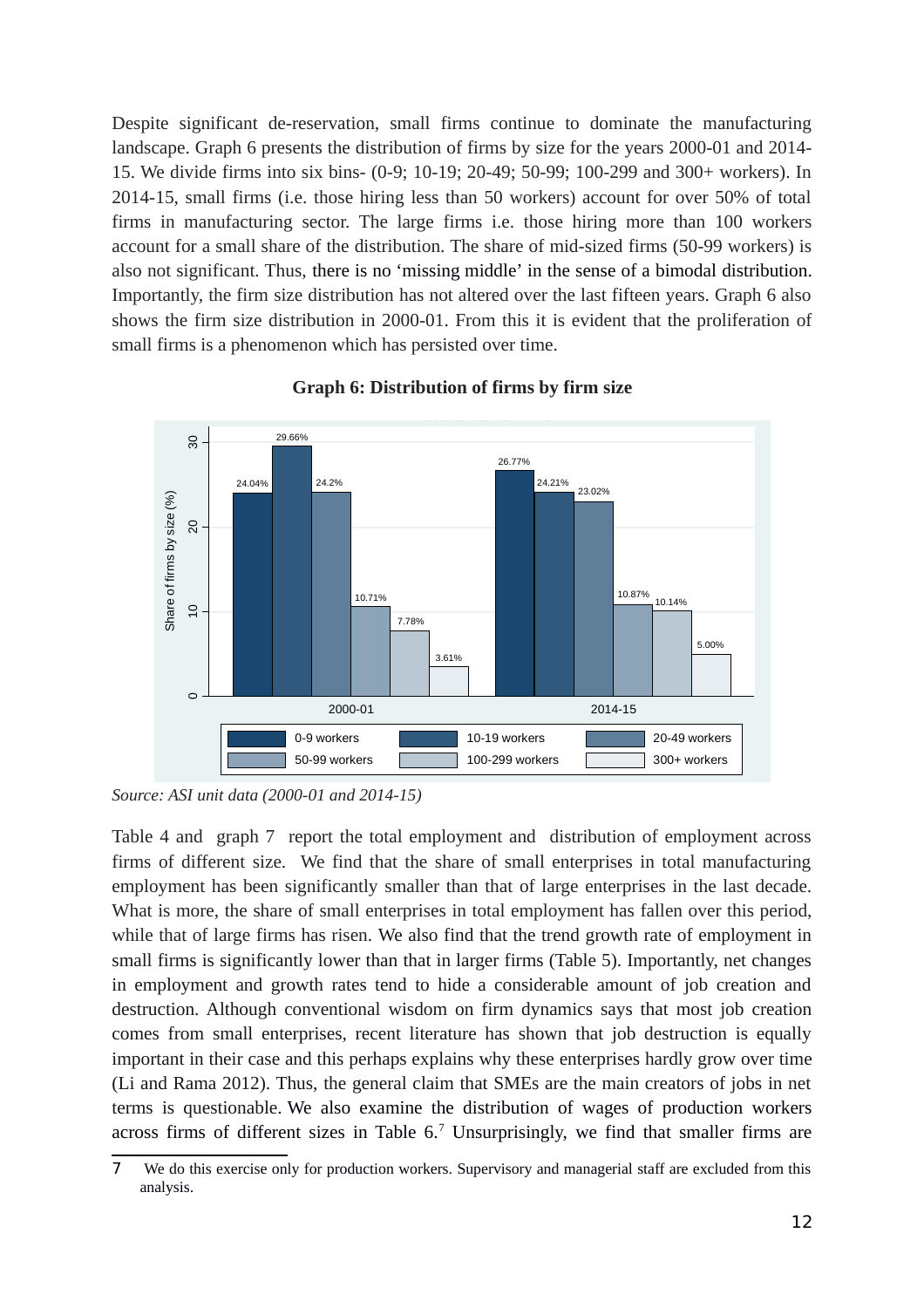paying significantly lower wages than larger firms. In fact average wages are monotically increasing across the size bins.



**Graph 7: Distribution of employment by firm size 2000-01 to 2014-15**

*Source: ASI unit data (2000-01 and 2014-15)*

| <b>Table 4: Total Employment by Size Bins</b> |  |  |  |  |  |  |  |
|-----------------------------------------------|--|--|--|--|--|--|--|
|-----------------------------------------------|--|--|--|--|--|--|--|

|                          | <b>Total Employment</b> |         |
|--------------------------|-------------------------|---------|
| Size Bin                 | 2000-01                 | 2014-15 |
| $\overline{0-9}$ workers | 166144                  | 232958  |
| 10-19 workers            | 482513                  | 542681  |
| 20-49 workers            | 880792                  | 1161725 |
| 50-99 workers            | 876349                  | 1239422 |
| 100-299 workers          | 1504077                 | 2696423 |
| 300+ workers             | 3814239                 | 7349732 |

The preponderance of small firms in the manufacturing landscape coupled with their significantly lower contribution to employment suggests that small firms are not expanding and creating jobs. The dominance of small firms over the entire time period under study is reflective of the fact that these establishments are unable to expand (i.e. the transition from a small to a medium to a large enterprise seems difficult) and/or choose to remain small due to inbuilt incentive to remain undersized. Thus, understanding what holds back Indian enterprises of different size groups from expanding is critical insofar as the goal of generating better paying jobs is concerned.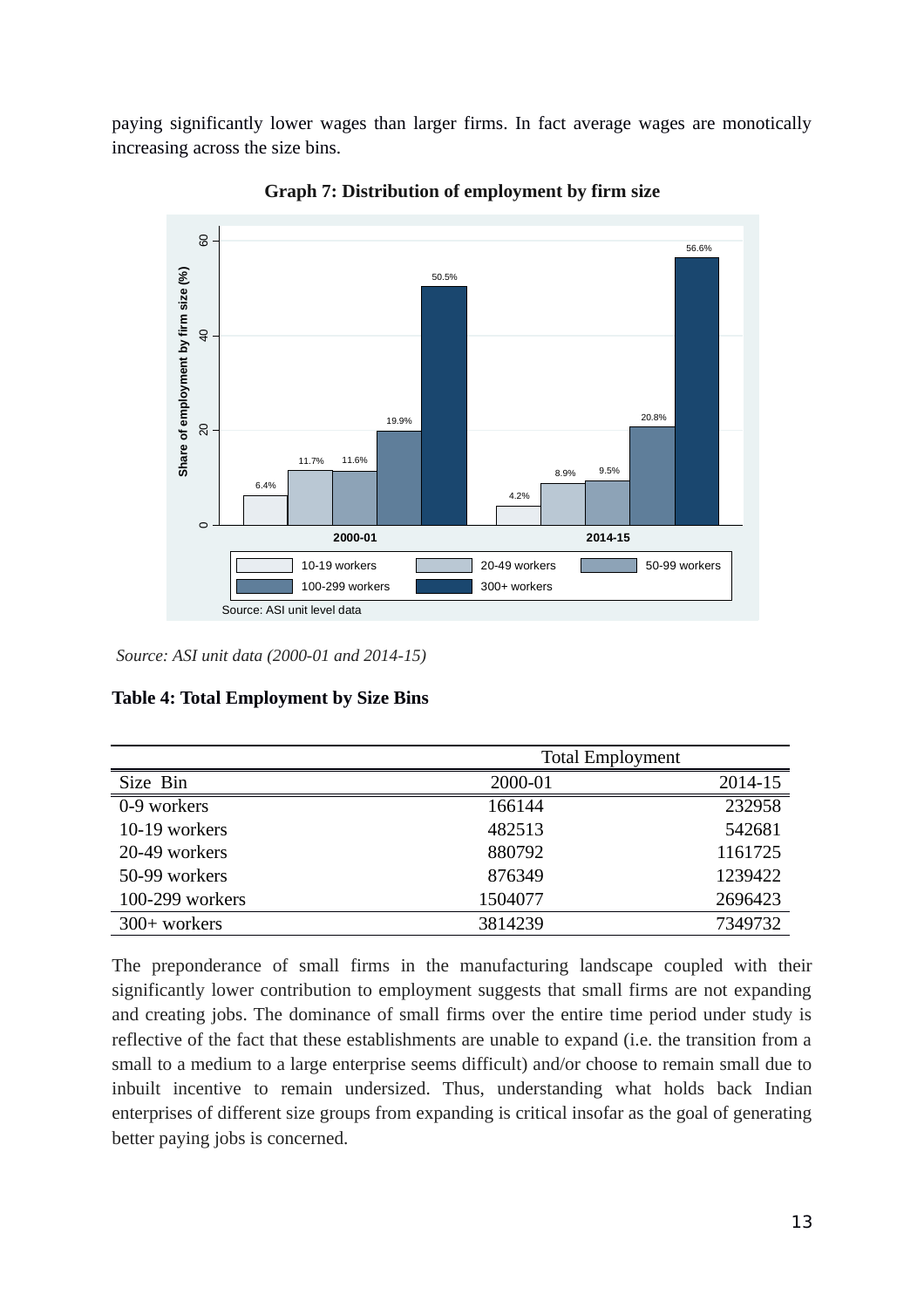|      | 10-19 workers 20-49 workers 50-99 workers |      | 100-299<br>workers | $300+$ workers |
|------|-------------------------------------------|------|--------------------|----------------|
| 1.22 | 2.69                                      | 3.49 | 4.92               | 5.68           |

### **Table 5: Trend growth rate of employment by size bins (2000-01 to 2014-15, % per annum)**

*Source: ASI unit data (several years)*

### **Table 6: Average Annual Worker Wages (in Rs)**

| Size Bin        | 2000-01  | 2014-15  |
|-----------------|----------|----------|
| 10-19 workers   | 25105.04 | 86423    |
| 20-49 workers   | 27122.61 | 95029.56 |
| 50-99 workers   | 28952.32 | 101577.1 |
| 100-299 workers | 35589.92 | 111724   |
| $300+$ workers  | 61022.92 | 152626.7 |

*Source: ASI unit data (2000-01 and 2014-15)*

### *Younger firms witness higher employment growth*

Several recent studies have reported that the age of the firm is more important than the size of the firm in understanding net job creation. Using US data, Haltwinger et al. 2010 find that smaller firms are associated with higher employment growth primarily because of their youth, and once they control for age in their analysis, the higher employment growth of smaller enterprises disappears. Martin et al. (2014) find that in the case of India too, young establishments grow more quickly than old establishments, large establishments grow more quickly than small establishments, and employment growth has been highest for younger, larger enterprises. They also document that larger, younger establishments have higher labour productivity than smaller, older establishments. The importance of firm age is further reiterated in the World Bank's Enterprise Survey (2014), a firm level survey of a representative sample of an economy's private sector. The study notes that a firm's ability to navigate the business environment and the obstacles it faces depends on its experience and longevity.

We begin our analysis by examining the total employment and distribution of employment by age bins (Table 7 and 8).We find old firms (i.e. those greater than 10 years) have accounted for roughly 70% of total employment over the time period under study. The young firms (less than 5 years) explain the smallest share of total employment (about 10%). The substantially larger share of employment in the old age bin appears to give the impression that these firms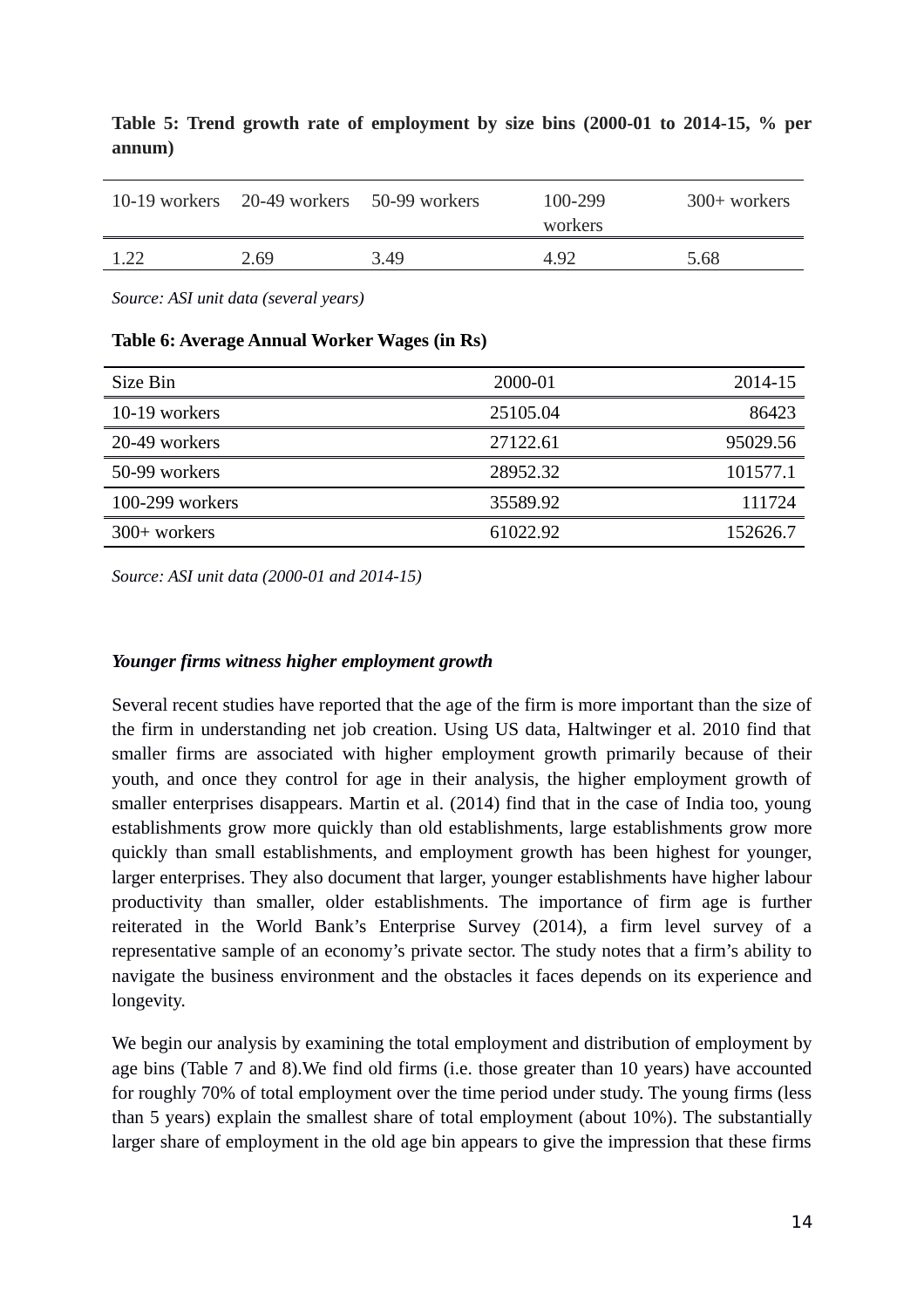are the drivers of employment growth. However, we need to be cautious before drawing such inferences. The reason for this is as follows.

|                    |         | Employment |         | Firms   |  |
|--------------------|---------|------------|---------|---------|--|
| Age Bin            | 2000-01 | 2014-15    | 2000-01 | 2014-15 |  |
| Less than 5 years  | 10.5    | 9.3        | 15.2    | 13.2    |  |
| 5 to 9 years       | 17.1    | 19.5       | 22.5    | 21.9    |  |
| 10 years and above | 72.3    | 71.15      | 62.2    | 64.7    |  |

**Table 7: Distribution of Employment and Firms by Age Groups**

*Source: ASI unit data (2000-01 and 2014-15)*

**Table 8: Total Employment by Age Groups**

|                    |         | Employment |
|--------------------|---------|------------|
| Age Bin            | 2000-01 | 2014-15    |
| Less than 5 years  | 798982  | 1229153    |
| 5 to 9 years       | 1292178 | 2568368    |
| 10 years and above | 5481512 | 9369578    |

When we look at the distribution of firms across different age bins, we find that the old firms account for a disproportionately large share of total firms and dominate the manufacturing landscape in India (Table 7). We also examine the distribution of firms with respect to both age and size. In Table 9, we examine distributions of firms by size for each of the age bins. Here, we find that amongst the young firms, the distribution is dominated by small firms. This is unsurprising, as firms would typically start off small. However, when we look at the distribution of old firms, here too, we find the distribution to be dominated by small firms. Firms which have less than 20 workers account for over half of the distribution of old firms. The persistence of small old firms in the data is indeed problematic and reinforces the fact that firms are not expanding and growing as they age. This phenomenon could well be a result of two things-first, firms are too constrained to grow, and second, they find it difficult to exit. The lack of adequate regulatory apparatus to deal with failed businesses in India is a major problem. While India has made much headway in removing barriers to entry of firms into the economy over the past two decades, impediments to easy exit of loss making entities continue to exist. In principle, productive and innovative firms should expand and grow, forcing out the unproductive ones. So surviving firms should typically be much larger than new ones. However, this does not appear to be the case. Using the ASI dataset we find that on average, an old plant in India was a mere 1.7 times larger than a new one for the time period under study. The low average employment in old firms is indicative of the fact that firms have not expanded as they age, and that there are constraints to firm growth and exit.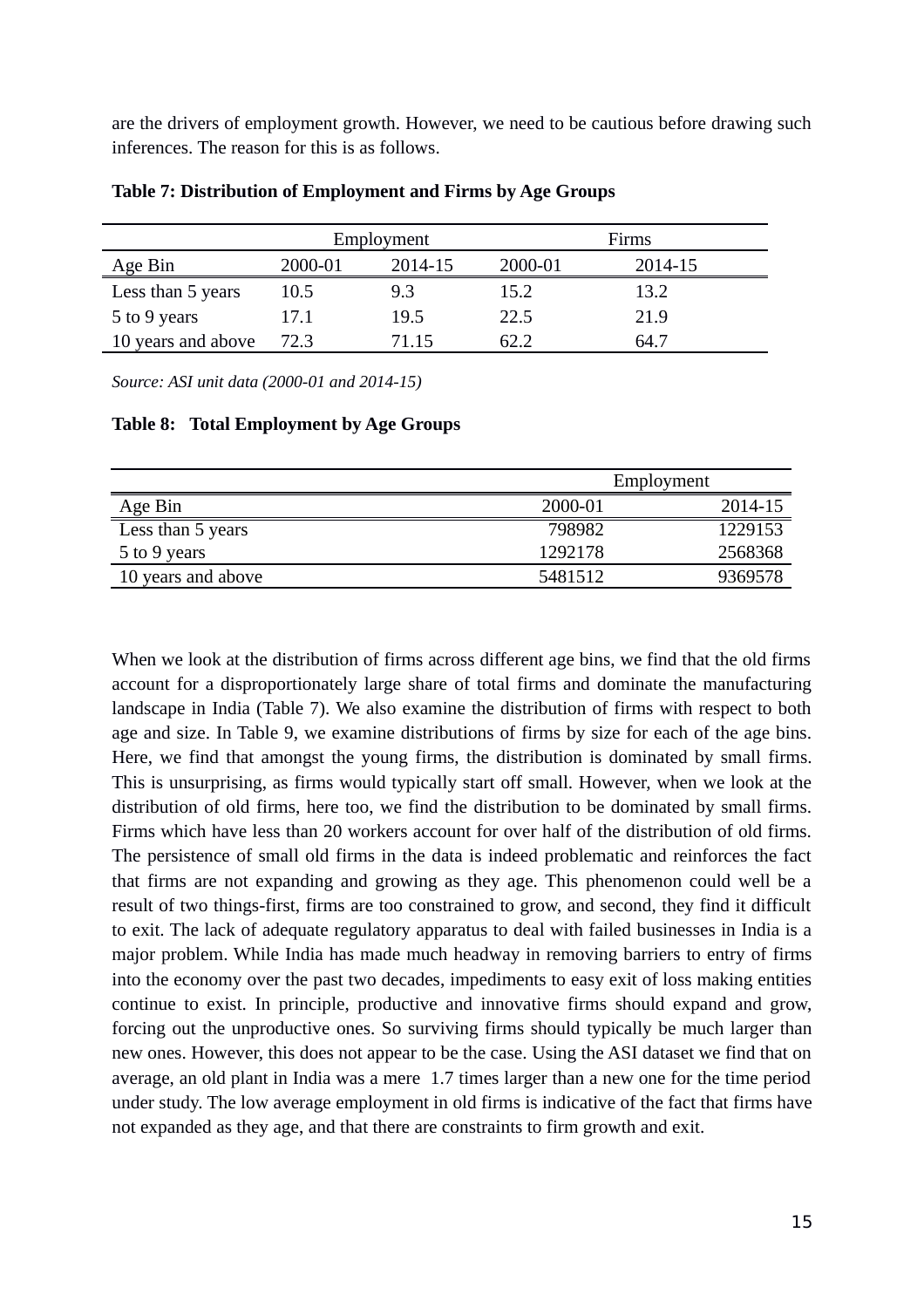| 2000-01         |                            |              |             |  |  |  |
|-----------------|----------------------------|--------------|-------------|--|--|--|
| size_bin        | less than 5 years          | 5 to 9 years | $10+$ years |  |  |  |
| 0-9 workers     | 18.04                      | 20.08        | 27.09       |  |  |  |
| 10-19 workers   | 33.76                      | 32.32        | 27.76       |  |  |  |
| 20-49 workers   | 27.77                      | 25.65        | 22.76       |  |  |  |
| 50-99 workers   | 11.52                      | 11.52        | 10.19       |  |  |  |
| 100-299 workers | 7.02                       | 8.02         | 7.79        |  |  |  |
| 300+ workers    | 1.88                       | 2.41         | 4.41        |  |  |  |
| 2014-15         |                            |              |             |  |  |  |
| size_bin        | than<br>5<br>less<br>years | 5 to 9 years | $10+$ years |  |  |  |
| 0-9 workers     | 25.83                      | 24.09        | 27.92       |  |  |  |
| 10-19 workers   | 26.27                      | 23.48        | 24.05       |  |  |  |
| 20-49 workers   | 23.61                      | 24.11        | 22.53       |  |  |  |
| 50-99 workers   | 11.35                      | 12.66        | 10.15       |  |  |  |
| 100-299 workers | 10.13                      | 10.83        | 9.84        |  |  |  |
| 300+ workers    | 2.81                       | 4.82         | 5.51        |  |  |  |

**Table 9: Distribution of firms by age and size**

*Source: ASI unit data (2000-01 and 2014-15)*

Using the ASI dataset we find that on average, an old plant in India was only 1.7 times larger than a new one (Table 8). The low average employment in old firms is indicative of the fact that firms have not expanded as they age, and that there are constraints to firm growth and exit.

Next, we examine the distribution of employment across firms of different age and size bins (Table 10).It is worth noting that small old firms account for roughly 1% of total employment in both the reference years, but these firms account for close to 27% of total firms in the manufacturing landscape. This reinforces the fact that the organized manufacturing sector is proliferated by small firms which have failed to expand and make a significant contribution to employment generation as they age. On the other hand, the large old firms which accounted for 4-5% of firm distribution in Table 9, account for over 40% of the employment distribution in Table 10. This large share is unsurprising as by construction this size bin includes firms hiring 300 or more workers. While these statistics suggest that a few large firms are accounting for a disproportionately large share of employment, they do not tell us whether older firms grow faster or slower than younger firms. To address this issue, we need to undertake a detailed firm level empirical analysis. This is precisely what we attempt in Table 11.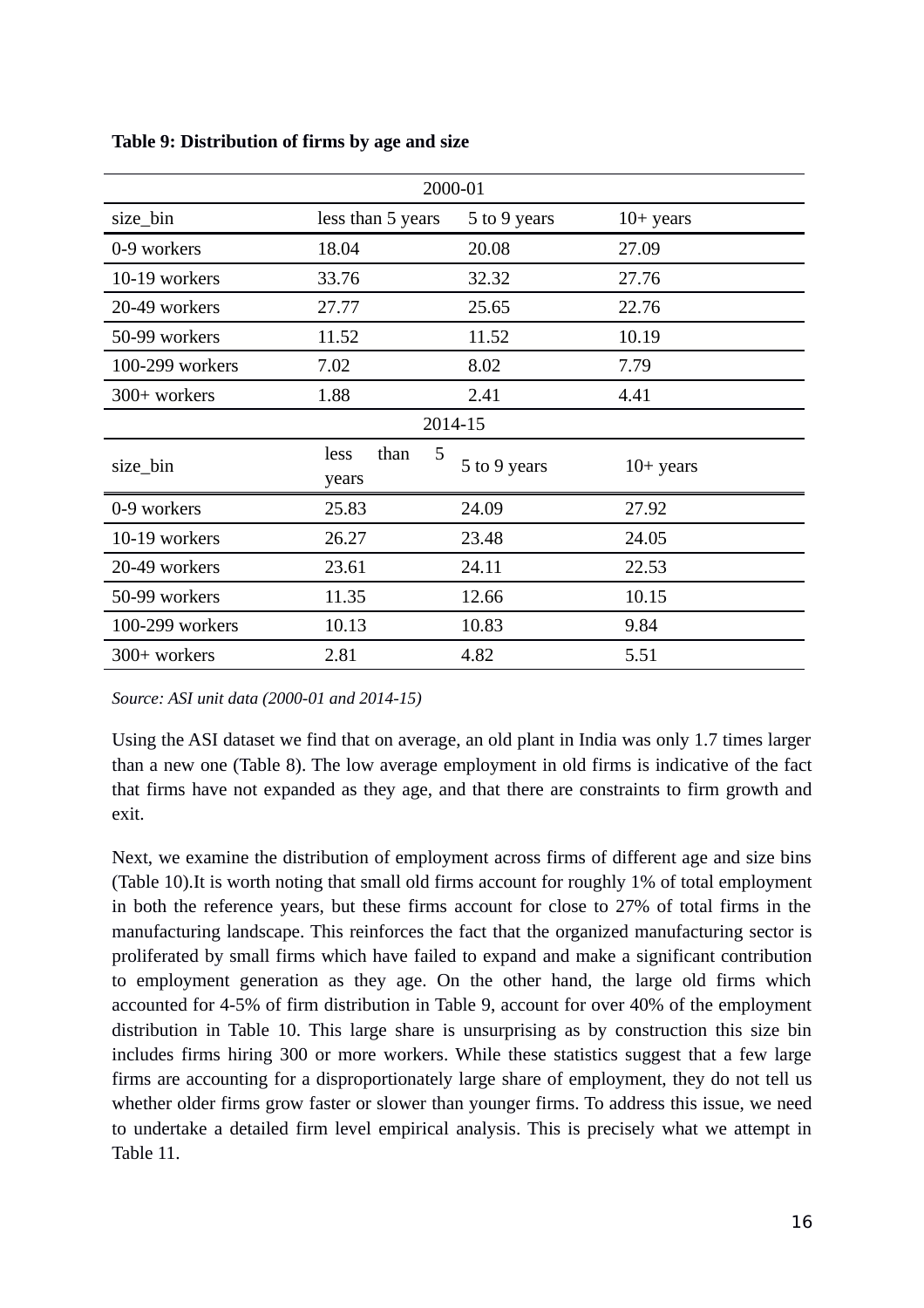| 2000-01         |                   |              |             |  |  |
|-----------------|-------------------|--------------|-------------|--|--|
| size bin        | less than 5 years | 5 to 9 years | $10+$ years |  |  |
| 0-9 workers     | 0.26              | 0.43         | 1.50        |  |  |
| 10-19 workers   | 1.11              | 1.58         | 3.65        |  |  |
| 20-49 workers   | 2.06              | 2.75         | 6.73        |  |  |
| 50-99 workers   | 1.89              | 2.82         | 6.76        |  |  |
| 100-299 workers | 2.66              | 4.50         | 12.37       |  |  |
| 300+ workers    | 2.58              | 5.00         | 41.37       |  |  |
| 2014-15         |                   |              |             |  |  |
| size bin        | less than 5 years | 5 to 9 years | $10+$ years |  |  |
| 0-9 workers     | 0.24              | 0.35         | 1.18        |  |  |
| 10-19 workers   | 0.60              | 0.89         | 2.63        |  |  |
| 20-49 workers   | 1.26              | 2.02         | 5.54        |  |  |
| 50-99 workers   | 1.36              | 2.41         | 5.64        |  |  |
| 100-299 workers | 2.73              | 4.74         | 12.90       |  |  |
| 300+ workers    | 3.15              | 9.11         | 43.28       |  |  |

**Table 10** :**Distribution of employment by age and size of firm**

In column 1 of Table , we regress the log of firm's employment on a time trend, the log of firm age and an interaction term between the two. We control for firm fixed effects to account for time invariant firm specific unobservables. Here, we find the coefficient on the interaction term between old age and time is negative and statistically significant, suggesting that growth of employment in old firms has been lower than in young firms over the last decade. In column 2, we control for the other time varying firm factors such import input intensity, fuel intensity and external finance dependence. We also introduce a capital intensity dummy in our specification. This captures whether the firm is in a capital or labour intensive industry. Here too, we find the interaction term between time trend and age to be negative and statistically significant. Further, in columns 3, 4 and 5, we divide the firms in our sample into three size bins: small (0-49 workers), medium (50-99 workers) and large (100 or more workers).We find that the coefficient on the above-mentioned interaction terms is negative and significant across all three groups. The result that employment growth is slower in younger firms is robust across all size bins.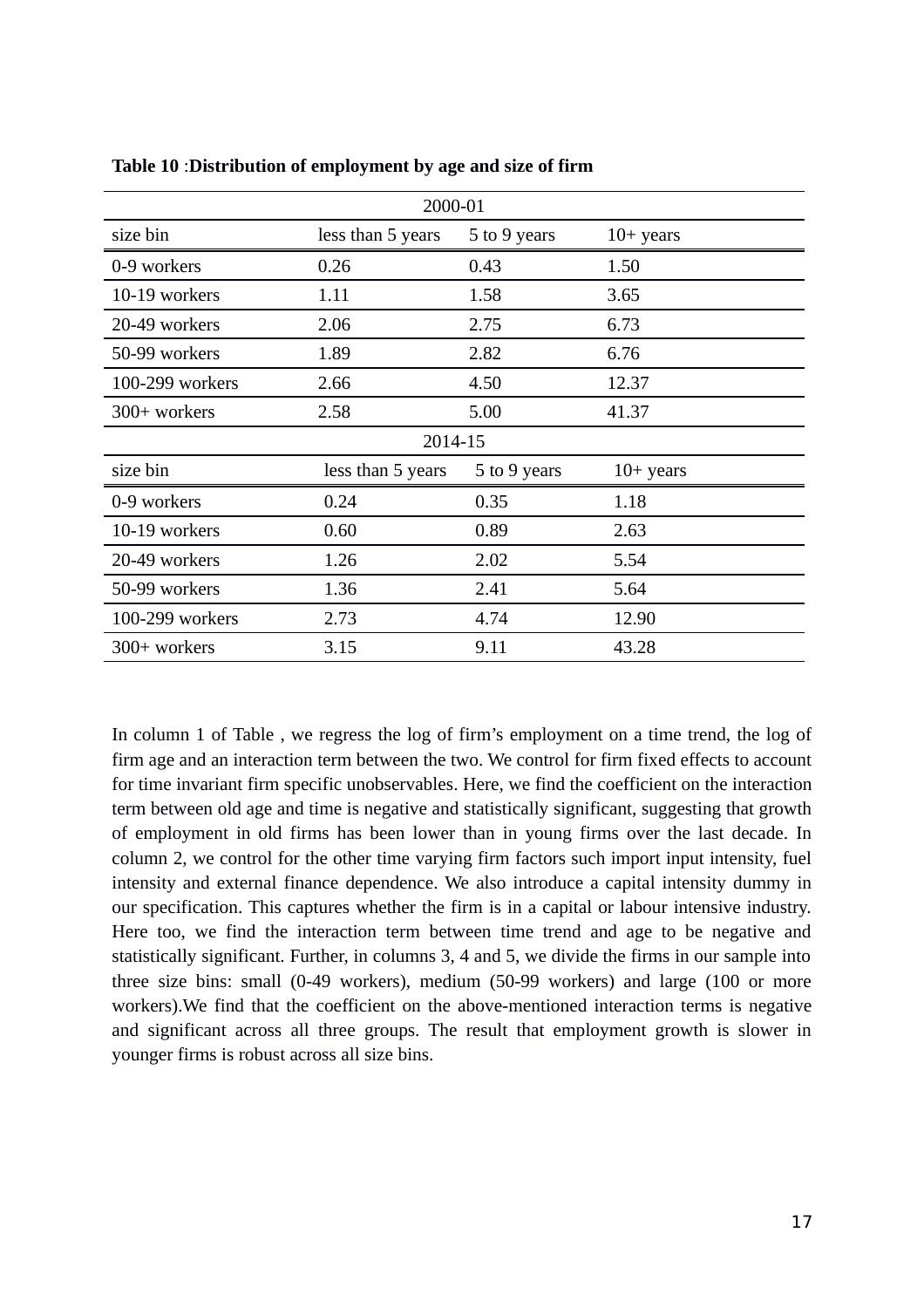|                                           | (1)         | (2)         | (3)         | (4)        | (5)         |
|-------------------------------------------|-------------|-------------|-------------|------------|-------------|
|                                           | ln(tpe)     | ln(tpe)     | ln(tpe)     | ln(tpe)    | ln(tpe)     |
| time                                      | $0.031***$  | $0.090***$  | $0.027***$  | $0.009*$   | $0.084***$  |
|                                           | (0.002)     | (0.004)     | (0.007)     | (0.005)    | (0.004)     |
| ln(Age of firm in<br>years)               | $0.132***$  | $0.224***$  | $0.086***$  | $0.039***$ | $0.211***$  |
|                                           | (0.004)     | (0.011)     | (0.019)     | (0.014)    | (0.012)     |
| ln (Age of<br>firm)*time                  | $-0.013***$ | $-0.020***$ | $-0.009***$ | $-0.002$   | $-0.018***$ |
|                                           | (0.001)     | (0.001)     | (0.002)     | (0.002)    | (0.001)     |
| ln(External<br>financial<br>dependence    |             | $-0.007***$ | $-0.015***$ | $-0.004$   | $-0.003$    |
|                                           |             | (0.002)     | (0.005)     | (0.003)    | (0.002)     |
| ln(Fuel<br>intensity)                     |             | $-0.050***$ | $-0.062***$ | 0.002      | $-0.041***$ |
|                                           |             | (0.007)     | (0.013)     | (0.006)    | (0.007)     |
| (Dummy=Capita<br>l intensive<br>industry) |             | $0.060***$  | 0.030       | 0.012      | $0.065***$  |
|                                           |             | (0.020)     | (0.032)     | (0.028)    | (0.022)     |
| ln(Import<br>intensity)                   |             | $0.014***$  | 0.006       | $-0.001$   | $0.014***$  |
|                                           |             | (0.003)     | (0.005)     | (0.004)    | (0.003)     |
| cons                                      | 3.453***    | 4.132***    | 2.649***    | 4.121***   | 4.864***    |
|                                           | (0.011)     | (0.047)     | (0.082)     | (0.057)    | (0.052)     |
| $\cal N$                                  | 593790      | 69318       | 11815       | 8430       | 49073       |

**Table 11: Firm Level Performance of Old, Middle Aged and Young Firms**

Robust t-statistics in parentheses

\*\*\* p<0.01, \*\* p<0.05, \* p<0.1

### *Pattern of input use matters*

In this section, we relate the pattern of employment growth in the manufacturing sector to firm level heterogeneity in the pattern of input use. We exploit differences in firm level fuel intensity and dependence on external finance to understand whether firms more reliant on infrastructure and external finance dependence witness faster or slower employment growth compared to their respective control group. This allows us to identify the extent to which these factors have constrained the growth of employment in organized manufacturing. While Gupta, Hasan & Kumar (2008) and Ghose (2016) have conducted a similar analysis at the industry level, we do so at the firm level.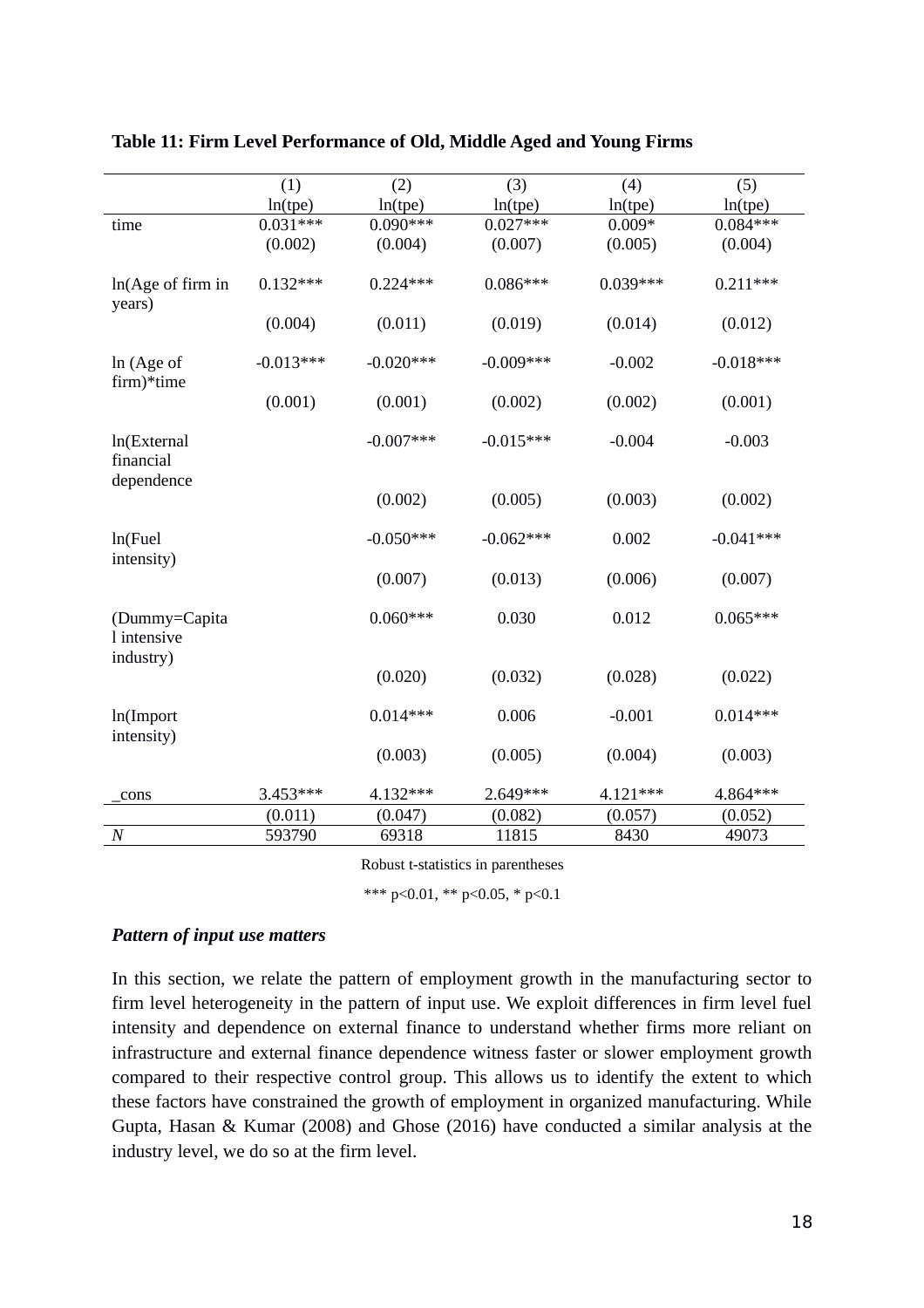Table 12 reports the differential performance of fuel and non-fuel intensive firms. In column 1, we find the coefficient on the interaction term between the log of the firm's fuel intensity and time trend to be negative and statistically significant. This suggests that industries with higher levels of fuel intensity (i.e. greater dependence on infrastructure) witnessed slower employment growth than their respective control group. Firm fixed effects are included in this specification to control for firm specific time invariant unobservables<sup>8</sup>. In columns 2, we also control for firm level time variant characteristics such as firm age, size, import intensity of input usage and dependence on external finance<sup>9</sup>. This exercise is necessary to ensure that the results are not driven by characteristics other than fuel intensity. The coefficient on the interaction term retains its sign and significance. Further, we introduce a capital intensity dummy to control for whether the firm is in a capital or labour intensive industry. These results highlight the importance of improving infrastructure to accelerate the growth of employment.

Next, we examine the heterogeneity in the performance of firms on the basis of their external finance dependence. These results are reported in Table 12 (Column 3 and 4). We find the coefficient on the interaction terms between the log of the firm's external finance dependence and time trend to be negative and statistically significant. This suggests that industries which are more reliant on the financial sector for meeting their credit needs witness slower employment growth compared to their control group. This result is robust to the inclusion of various time variant firm characteristics such as firm age, size, import intensity of input usage and fuel intensity (Column 4). It suggests that improved access to finance would have important payoffs for accelerating the performance of the manufacturing sector. The results in table 10 are unsurprising. The World Bank Enterprise Survey (2014) has also identified access to electricity and finance amongst the top five business environment obstacles for firms in India. Of the 9, 281 firms surveyed, 15.5% chose electricity as the biggest obstacle while 11.7% of the firms identified access to finance as the biggest constraint.

<sup>8</sup> Since we already have this effect, we do not include industry or state fixed effects in our specification.

<sup>9</sup> Table X in the Appendix reports correlations among these various characteristics.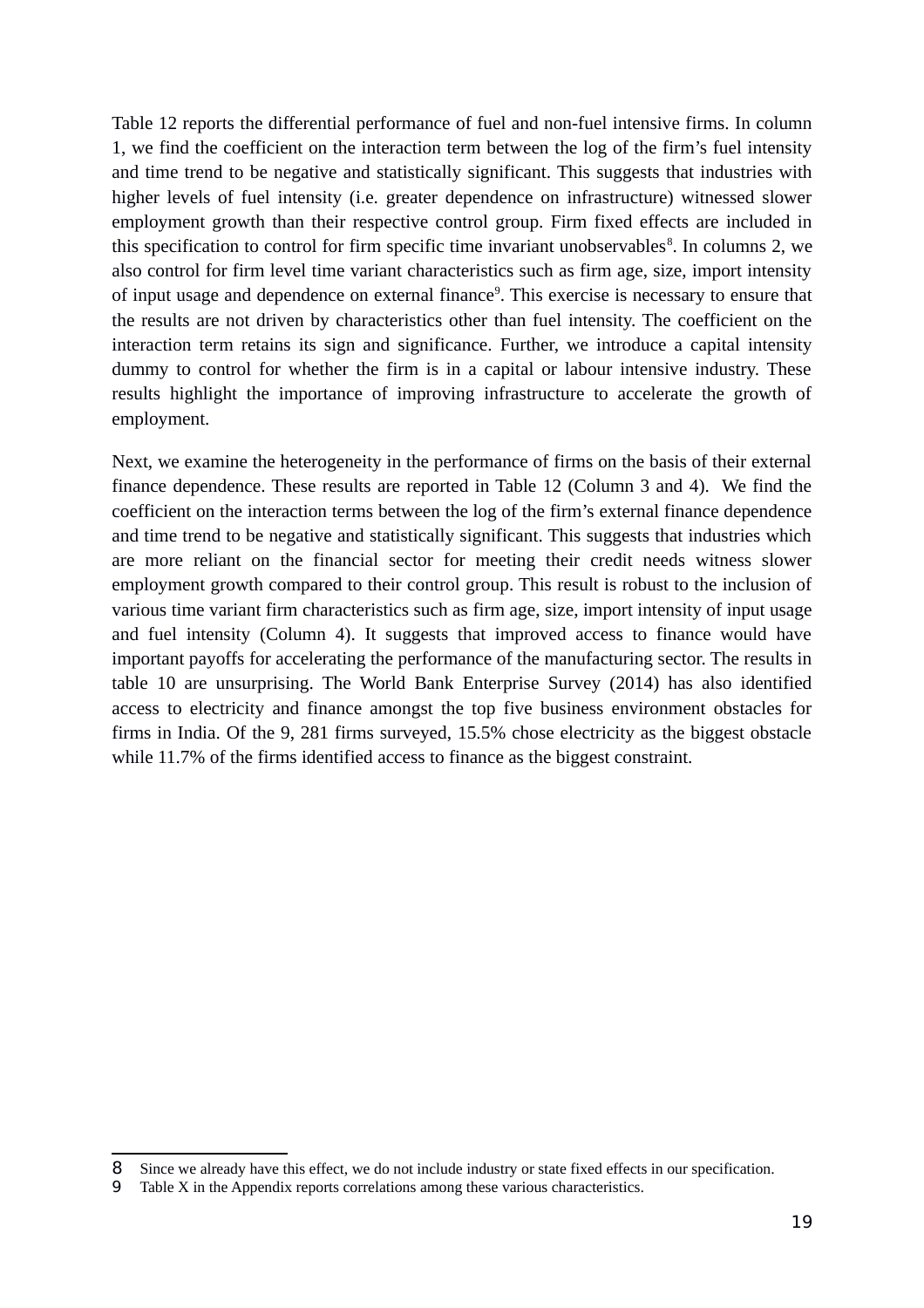|                         | (1)         | (2)         | (3)         | (4)         |
|-------------------------|-------------|-------------|-------------|-------------|
|                         | ln(tpe)     | ln(tpe)     | ln(tpe)     | ln(tpe)     |
| time                    | $-0.008***$ | $0.010***$  | 0.000       | $-0.004***$ |
|                         | (0.001)     | (0.003)     | (0.001)     | (0.001)     |
|                         |             |             |             |             |
| ln(Fuel                 | $-0.050***$ | $-0.001$    |             | $-0.073***$ |
| intensity)              | (0.003)     | (0.010)     |             | (0.003)     |
|                         |             |             |             |             |
| ln(Fuel                 | $-0.004***$ | $-0.006***$ |             |             |
| intensity)*tim          | (0.000)     | (0.001)     |             |             |
| e                       |             |             |             |             |
|                         |             |             |             |             |
|                         |             |             |             |             |
| ln(External             |             | $-0.008***$ | $0.010***$  | $0.012***$  |
| finance                 |             | (0.002)     | (0.003)     | (0.003)     |
| dependence)             |             |             |             |             |
|                         |             |             |             |             |
| ln(External             |             |             | $-0.004***$ | $-0.004***$ |
| finance<br>dependence)* |             |             | (0.000)     | (0.000)     |
|                         |             |             |             |             |
| time                    |             |             |             |             |
|                         |             |             |             |             |
| ln(Age of               |             | $0.122***$  |             | $0.075***$  |
| firm in years)          |             | (0.009)     |             | (0.003)     |
|                         |             |             |             |             |
| (Dummy=Ca               |             | $0.059***$  |             | $0.023**$   |
| pital intensive         |             | (0.020)     |             | (0.010)     |
| industry)               |             |             |             |             |
|                         |             | $0.013***$  |             |             |
| ln(Import<br>intensity) |             | (0.003)     |             |             |
|                         |             |             |             |             |
|                         |             |             |             |             |
| ln(External             |             |             | $-0.004***$ | $-0.004***$ |
| finance                 |             |             | (0.000)     | (0.000)     |
| dependence)*            |             |             |             |             |
| time                    |             |             |             |             |
|                         |             |             |             |             |
| constant                | 3.645***    | 4.631***    | 3.830***    | 3.449***    |
|                         | (0.011)     | (0.049)     | (0.005)     | (0.019)     |
| $\boldsymbol{N}$        | 625492      | 69318       | 461623      | 402029      |

**Table 12: Firm level performance of fuel intensive and external finance dependent firms**

Robust t-statistics in parentheses

\*\*\* p<0.01, \*\* p<0.05, \* p<0.1

Finally, we classify firms on the basis of imported input intensity. It has often been argued that India's inverted duty structure (where import duties on raw materials are higher than those on final products) has constrained the growth of manufacturing industries. This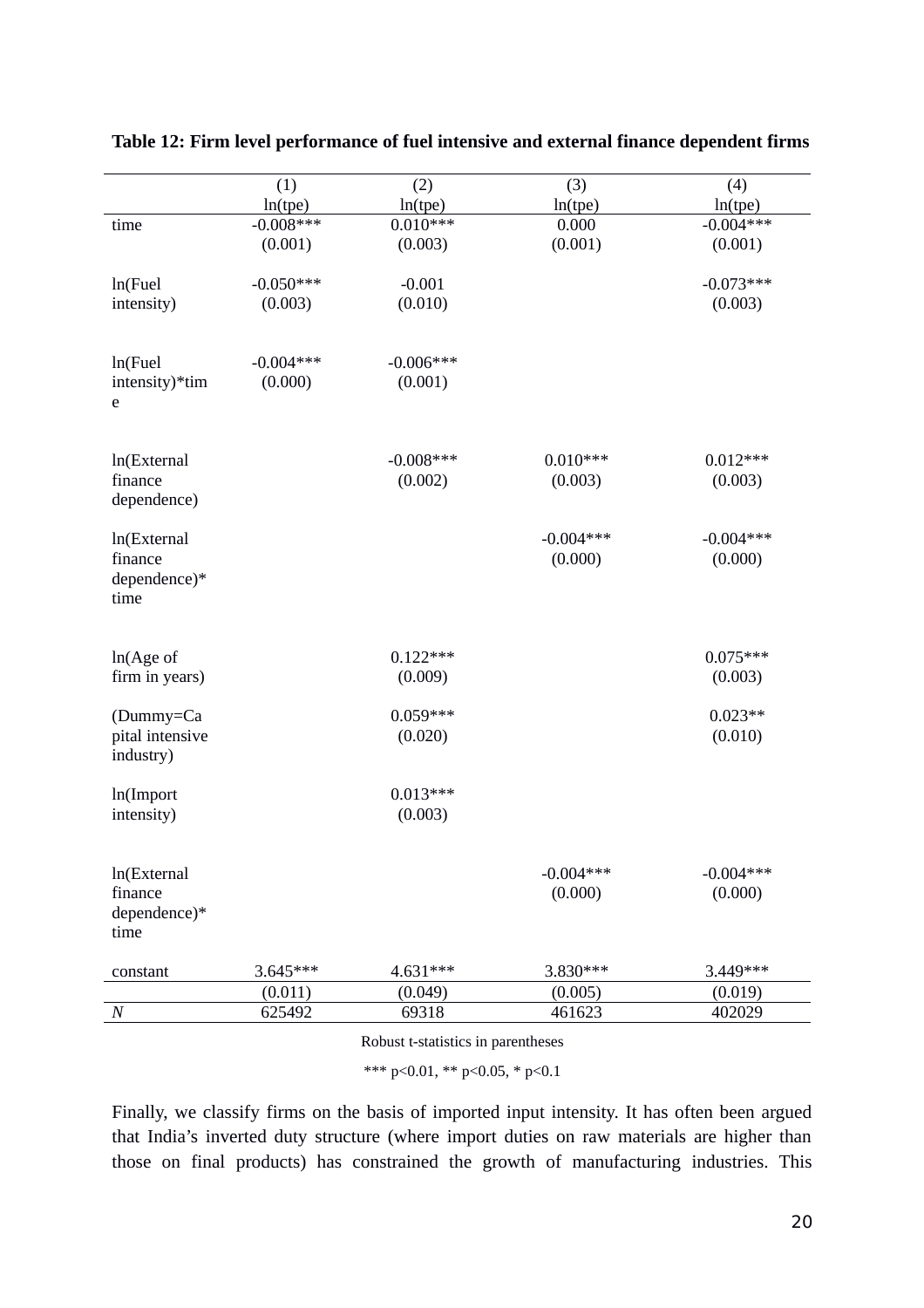suggests that firms which are more reliant on imported inputs are likely to witness slower growth than those which are not. Yet, empirical evidence suggests otherwise. Ghose (2016) finds that industries with higher average imported intensity grew faster than those with lower average imported input intensity. Goldar (2015) has argued that higher imported input intensity tends to be associated with higher productivity growth. Topalava and Khandelwal (2011) have found that improved access to imported intermediate inputs contributed significantly to productivity advances in Indian manufacturing firms. In our empirical analysis, we attempt to examine whether firms with higher imported input intensity observed lower or higher employment growth compared to their respective control group (table 13). We find that the coefficient on the interaction term between the firm's input intensity and time trend is positive and statistically significant (column 1). This indicates that firms with higher import intensity witnessed faster employment growth than those with lower import intensity. However, this result is not robust to the inclusion of firm specific time variant controls (column 2). After controlling for the age of the firm, we do not find firms more reliant on imports to grow faster than those with lower import intensity. Next, we breakdown the sample into small, medium and large sized firms separately. Here, we find that it is only in the large firm sample (column 5) that the interaction term is positive and significant implying that firms with higher imported input intensity observed faster employment growth $10$ . For small and medium sized firms, the interaction term is insignificant (Column 3 and 4). This suggests that payoffs to import liberalization were perhaps greater for large sized firms and all firm types did not benefit equally. It may well be the case that for small and medium sized firms, the adverse impact of the imported duty structure did not allow them to exploit the productivity enhancing effects of imported intermediate inputs. While, analyzing the impact of import liberalization of firms of different sizes is beyond the scope of this paper, our results highlight the importance of controlling for firm characteristics.

<sup>10</sup> This result should not be interpreted to suggest that the inverted duty structure does not have an adverse impact on manufacturing performance. As noted by Ghose (2016) it may well be the case that domestic industries producing the inputs are inefficient and therefore imported inputs turn out to be cheaper despite the duties. The other possibility is that taxes on domestically produced inputs are higher than import duties on imported inputs.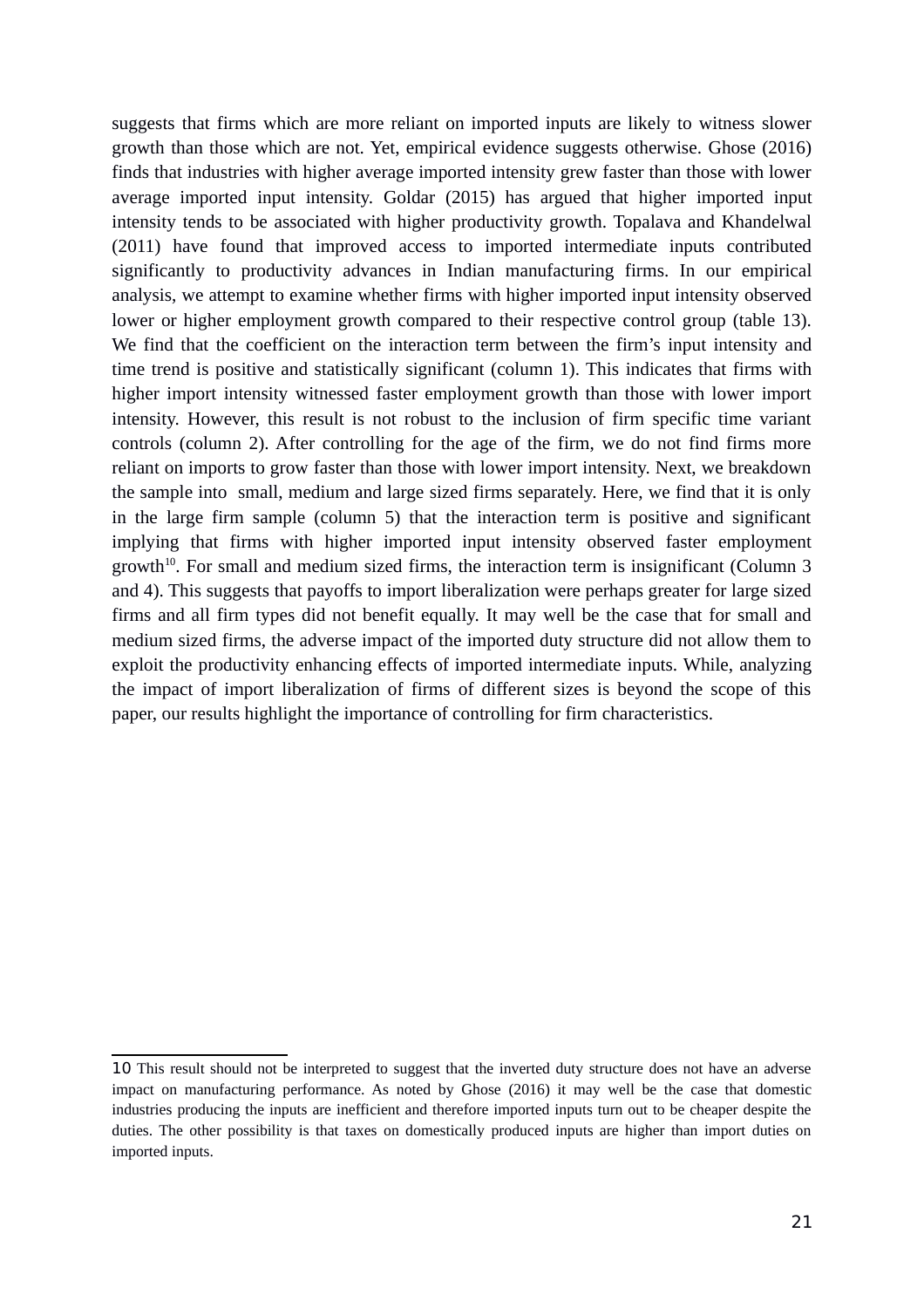|                                          | (1)<br>ln(tpe)        | (2)<br>ln(tpe)         | (3)<br>ln(tpe)         | (4)<br>ln(tpe)        | (5)<br>ln(tpe)         |
|------------------------------------------|-----------------------|------------------------|------------------------|-----------------------|------------------------|
| time                                     | $0.042***$<br>(0.002) | $0.030***$<br>(0.002)  | $-0.001$<br>(0.004)    | $0.006**$<br>(0.002)  | $0.032***$<br>(0.002)  |
| ln(Import<br>intensity)                  | $-0.004$<br>(0.005)   | $0.009*$<br>(0.005)    | 0.017<br>(0.011)       | $-0.008$<br>(0.007)   | 0.001<br>(0.006)       |
| ln(Import<br>intensity)*time             | $0.002***$<br>(0.000) | 0.000<br>(0.001)       | $-0.001$<br>(0.001)    | 0.001<br>(0.001)      | $0.001**$<br>(0.001)   |
| (Dummy=Capital<br>intensive<br>industry) |                       | $0.065***$<br>(0.020)  | 0.034<br>(0.032)       | 0.012<br>(0.028)      | $0.070***$<br>(0.023)  |
| ln(External<br>finance<br>dependence)    |                       | $-0.007***$<br>(0.002) | $-0.015***$<br>(0.005) | $-0.004$<br>(0.003)   | $-0.004*$<br>(0.002)   |
| ln(Fuel intensity)                       |                       | $-0.050***$<br>(0.007) | $-0.063***$<br>(0.013) | 0.002<br>(0.006)      | $-0.040***$<br>(0.007) |
| ln(Age of firm in<br>years)              |                       | $0.126***$<br>(0.009)  | $0.045***$<br>(0.015)  | $0.031***$<br>(0.010) | $0.117***$<br>(0.010)  |
| constant                                 | 4.961***              | 4.442***               | 2.797***               | 4.133***              | $5.140***$             |
|                                          | (0.015)               | (0.043)                | (0.074)                | (0.052)               | (0.048)                |
| $\cal N$                                 | 99634                 | 69318                  | 11815                  | 8430                  | 49073                  |

**Table 13: Firm level performance of import input intensive firms**

Robust t-statistics in parentheses

\*\*\* p<0.01, \*\* p<0.05, \* p<0.1

### **V. CONCLUSIONS**

Dynamism at the enterprise level underlies the growth of the manufacturing sector and productive job creation. Therefore, this study has attempted to understand the sluggish employment performance of India's manufacturing sector using firm level data. This has enabled us to identify what type of firms create productive jobs, where jobs have been concentrated and what factors have held back firms from growing and expanding.

A comprehensive analysis of the size distribution of enterprises indicates that the manufacturing landscape is dominated by a very large number of small old firms. This phenomenon implies a weak process of firm growth and expansion. India's policy of protecting its small firms through programs such subsidized credit, tax exemptions or product reservations has not relaxed the constraints faced by these firms, but further incentivized them to remain small. Concomitantly, we also find that young firms witness faster employment growth than older firms. This finding coupled with the fact that the small firms are not drivers of employment growth in our dataset suggests that policy interventions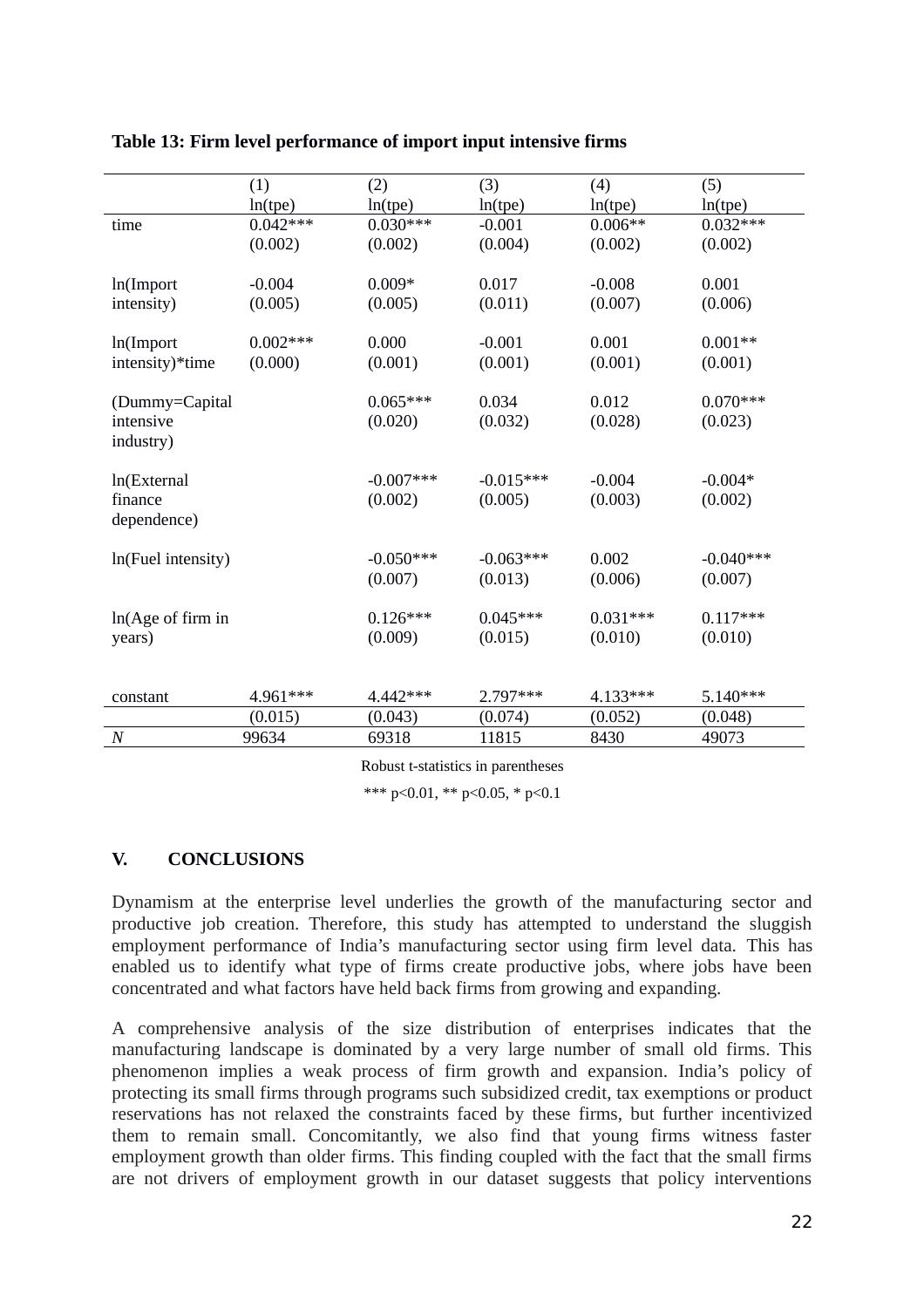directed at small firms ignoring the role of firm age are unlikely to have the desired impact on job creation. Policies which support and nurture young firms, as opposed to those which protect small firms, would have the additional advantage of not having to provide indefinite support to firms.

Further, we characterize firms on the basis of their input use pattern and find that firms which are more reliant on infrastructure and external finance witness slower employment growth than their respective control groups. This is unsurprising as there exists a vast literature which attributes the dismal performance of the organised manufacturing sector to credit constraints and inadequate infrastructure. We also find that large firms having high import input intensity observe faster employment growth. Small and medium sized firms appear to have not been able to exploit the improved access to imported inputs. These results highlight the importance of firm characteristics in designing policies aimed at fostering productive job creation. Effective policy design requires greater understanding of firm life cycle dynamics. Empirical evidence suggests that different establishments follow distinct life cycle patterns and it is crucial to study these to identify the constraints which inhibit firms from expanding and becoming more productive as they age.

Before concluding, it is important to reiterate that despite witnessing over a decade of rapid economic growth, low productivity and low income yielding jobs in the unorganised sector continue to account for a disproportionately large share of total employment in the manufacturing sector. Furthermore, firms in the unorganized sector rarely seem to make the transition to the organized sector and continue their existence for decades without much growth and improvement. The persistence of dualism has slowed down the expected dynamic role of the manufacturing sector in productive job creation.